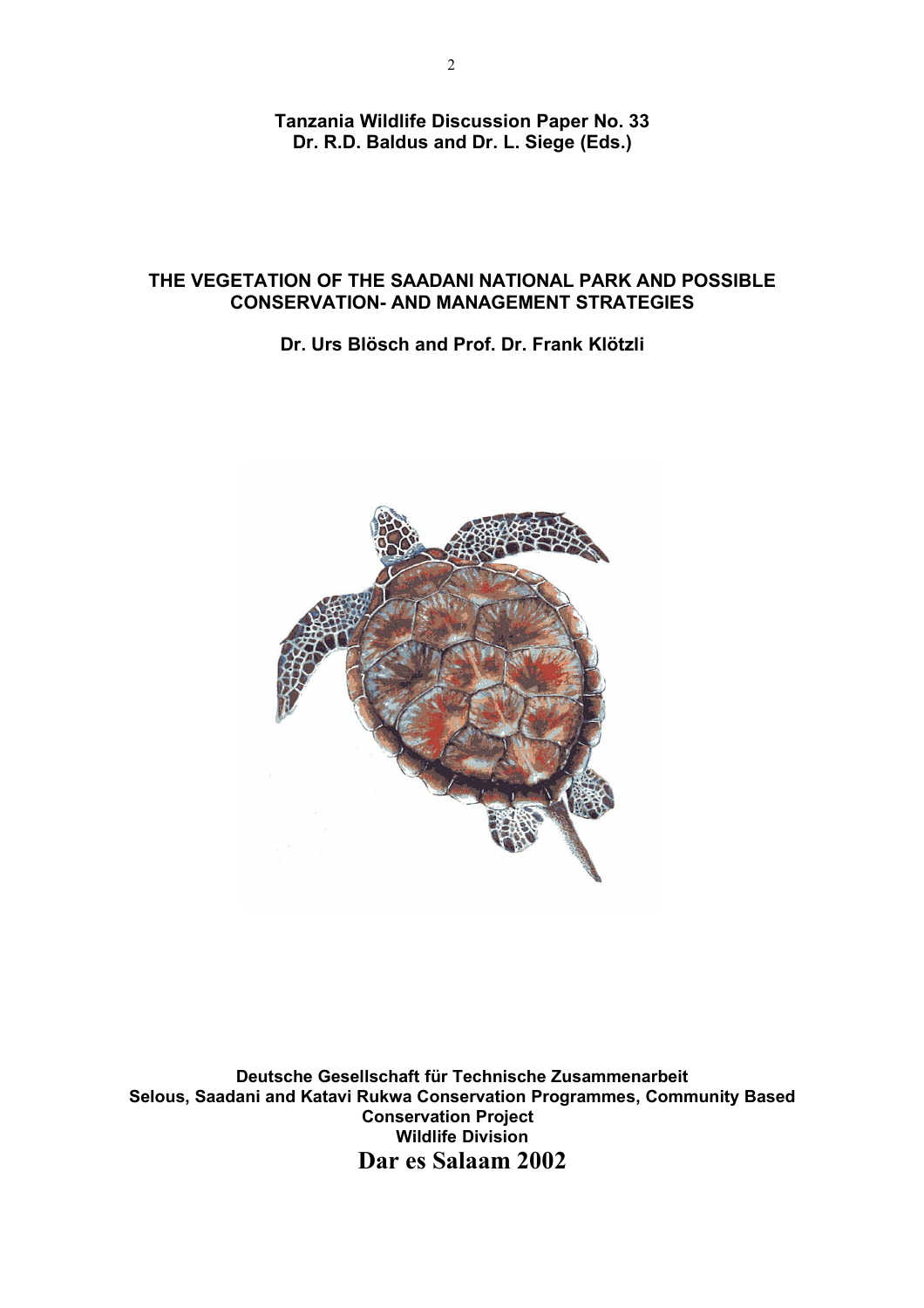Foreword:

The Saadani Game Reserve together with the Mkwaja Cattle Ranch and some other areas is being transformed into Tanzania's 13th National Park. Germany has been supporting this process under the joint Technical Cooperation Programme.

One of the major objectives of the National Park will be the conservation of the unique coastal vegetation and forests. Very little is known about the Saadani ecosystem and this little paper serves as a first step of presenting some facts on the National Park's vegetation. It also proposes possible conservation strategies to the management.

Rolf D. Baldus, Ludwig Siege



Map of Saadani National Park

The Discussion papers may contain authors' views and positions which do not necessarily correspond with the official position of the Wildlife Division, TANAPA, GTZ and the editors

|                                                 |                | Address: Deutsche Gesellschaft für Technische Zusammenarbeit |  |  |  |
|-------------------------------------------------|----------------|--------------------------------------------------------------|--|--|--|
| Community Based Wildlife Conservation Programme |                |                                                              |  |  |  |
| P.O.Box 1519, Dar Es Salaam, Tanzania           |                |                                                              |  |  |  |
|                                                 |                | Tel: 255-22-2866065                                          |  |  |  |
| Fax:                                            | 255-22-2116504 |                                                              |  |  |  |
|                                                 | Email:         | $\frac{\text{scp}(a)}{a$ africaonline.co.tz                  |  |  |  |
|                                                 | Website:       | http://wildlife-programme.gtz.de/wildlife                    |  |  |  |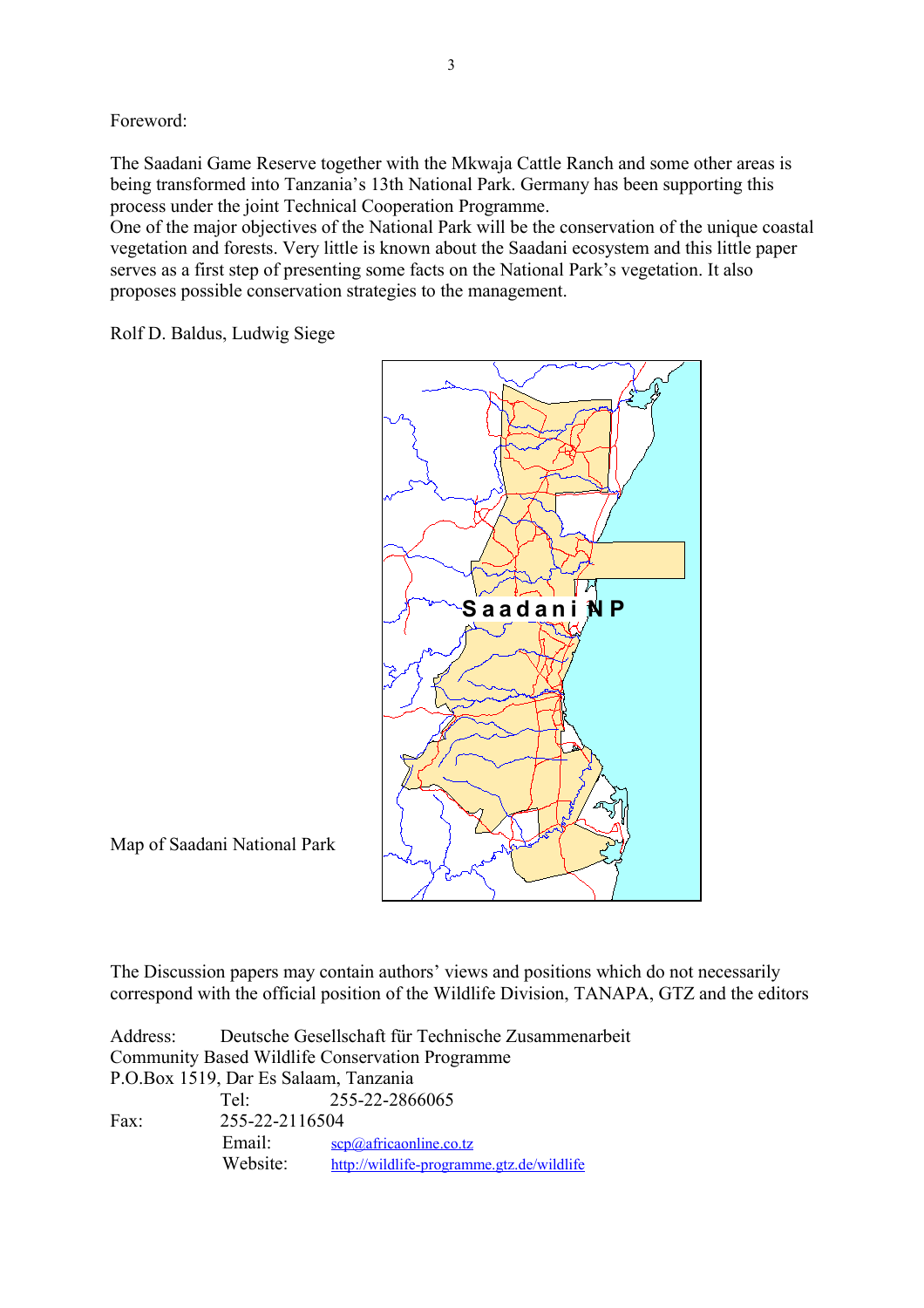# **Contents**

|         | Summary         |                                                                           | 3              |
|---------|-----------------|---------------------------------------------------------------------------|----------------|
| $1_{-}$ | Introduction    |                                                                           | $\overline{4}$ |
| 2.      | Study area<br>4 |                                                                           |                |
|         |                 | 3. The main ecosystems of Saadani, their conservation values and threats  | 5              |
|         |                 | 3.1 Forest-savanna-grassland mosaic                                       | 6              |
|         | 3.1.1           | Savanna formations and grassland<br>3.1.2 Small forest formations         | 9<br>11        |
|         |                 | 3.2 Zaraninge coastal forest                                              | 12             |
|         | 3.3 Shoreline   |                                                                           | 15             |
| 4.      |                 | Management of the National Park and its surroundings                      | 16             |
|         |                 | 4.1 Management objective                                                  | 16             |
|         |                 | 4.2 Management strategies                                                 | 16             |
|         | 421<br>4.2.2    | Community Based Conservation approach<br>Fire policy<br>4.2.3 Suggestions | 16<br>17<br>18 |
|         |                 | 5. Proposed applied research activities                                   | 19             |
|         | 6. References   |                                                                           | 20             |

#### **Annex**

| Brief history of the applied research programme at Mkwaja | 23 |
|-----------------------------------------------------------|----|
|                                                           |    |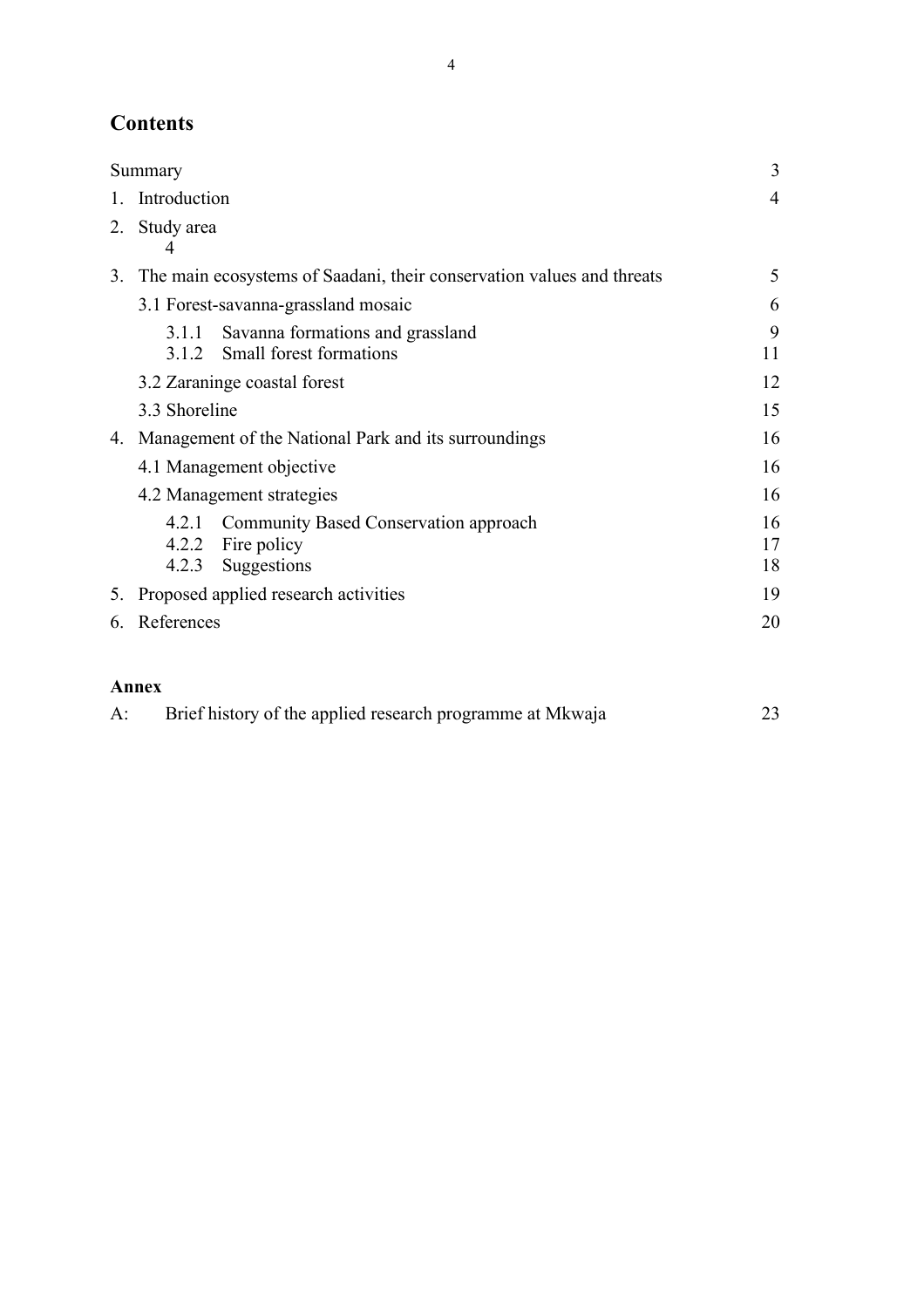#### **Summary**

A brief biogeographical description of the Saadani ecosystem is given. The terrestrial vegetation units are defined and their dominant plant species and soil types listed. The biodiversity and conservation values of the vegetation units are assessed. A transect from the sea westward towards the inland shows the typical topographic position of the vegetation units. The dynamics of the vegetation units is briefly outlined regarding mainly the impact of fire, herbivory and cutting. Based on the vegetational description of the Saadani ecosystem management suggestions are presented stressing in particular the importance of community participation and fire. In view of a sustainable management of the Saadani National Park and its surroundings additional applied research activities are proposed. A summary of the savanna research programme at the former Mkwaja cattle ranch is attached.



#### Location of Saadani National Park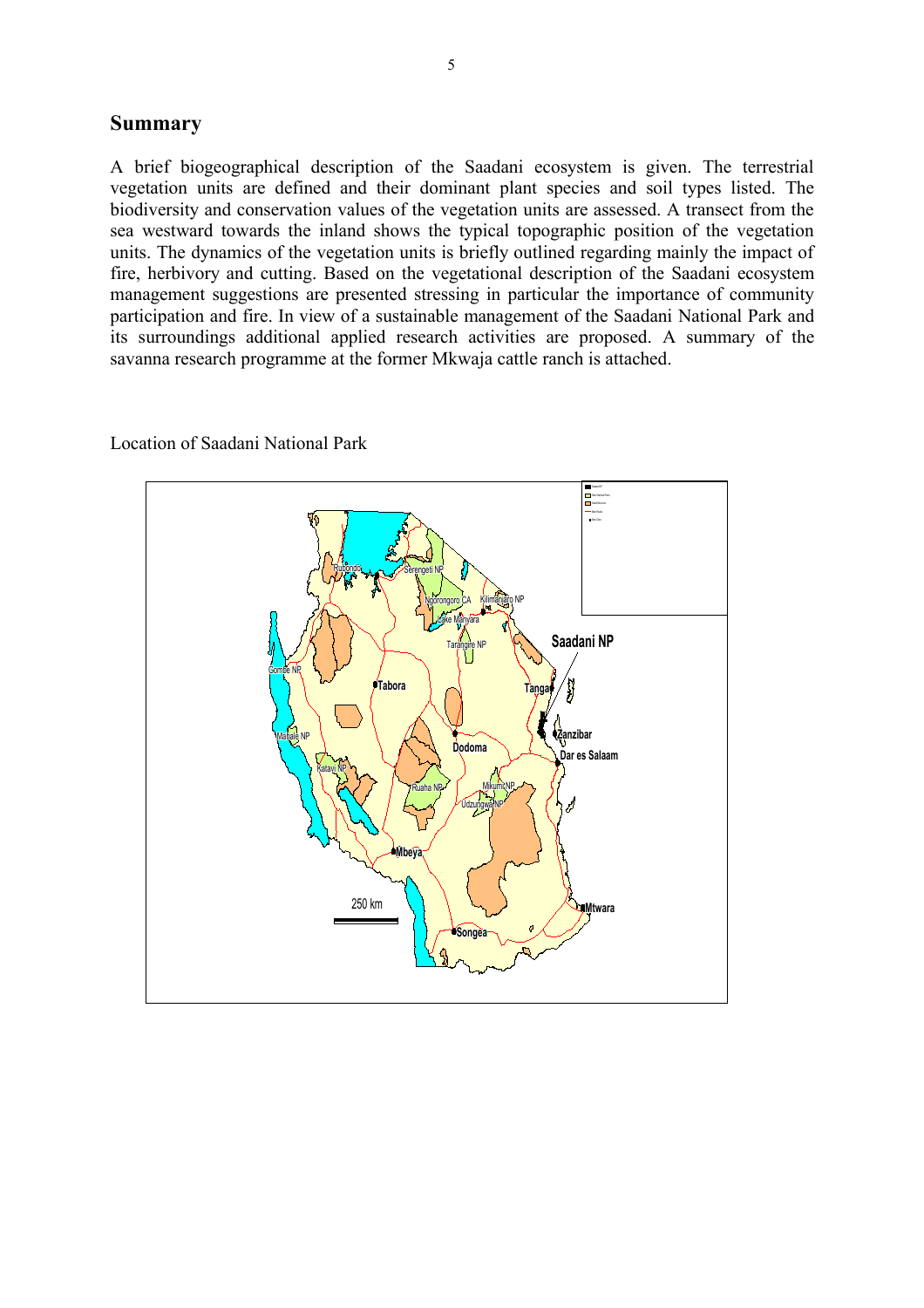# **1. Introduction**

Recently the ranch of Mkwaja North has been handed over officially to Tanzania National Parks (TANAPA) for the inclusion in the proposed upgraded Saadani National Park. The gazettement of the 13<sup>th</sup> National Park in Tanzania should be finalised in the coming months. The reserve thus could become the nucleus of nature and beach tourism along the coast between Bagamoyo and Pangani (GTZ 1999).

The goal of this report is to describe the terrestrial vegetation of the Saadani ecosystem in view of defining the respective conservation objectives and management strategies. In particular the following aspects are stressed:

- a) Compilation of major ecological baseline-data from the long term savanna research programme of the Geobotanical Institute (Swiss Federal Institute of Technology, Zurich) at Mkwaja Ranch including ecological data about the coastal forests from the literature;
- b) Description of the biodiversity and conservation values of the different terrestrial ecosystems and of their main threats;
- c) Definition of the conservation objectives for the National Park and the respective management strategies;
- d) Identification of lacks of knowledge and proposition of additional research activities for supporting the future management of the National Park and its surrounding.

In addition, a summary of the research activities at the former cattle ranch of Mkwaja is given in annex A.

# **2. Study area**

**Physiographical situation:** The proposed National Park is situated in the Pangani District (plus a minor strip in Handeni District), Tanga Region and in the Bagamoyo District, Pwani Region. The protected area encloses the former Saadani Game Reserve (209 km<sup>2</sup>, Tobler  $2001$ ) the former cattle ranches of Mkwaja  $(462 \text{ km}^2, \text{ Tobler } 2001)$  and Razaba (about  $200$ km<sup>2</sup>) and Zaraninge Forest Reserve (178 km<sup>2</sup>, Peter Sumbi, personal communication). In addition, at Madete Ranger Station (Mkwaja South) a maritime reserve is foreseen.

The future National Park will be part of the Saadani ecosystem, an area of about 2000 km<sup>2</sup> of relatively intact continuous forest-savanna-grassland mosaic (including the coastal forest of Zaraninge) on the northern coast of Tanzania, directly opposite to Zanzibar (Milewski 1993; Baldus et al. 2001). The area is in the centre of the historically rich triangle of Bagamoyo, Pangani and Zanzibar (Baldus et al. 2001) and the vegetation has been widely influenced for millennia by human occupation (Lind  $\&$  Morrison 1974). Nowadays however, the area is relatively sparsely settled (mainly Swahili people) and one of the least developed in Tanzania.

**Geology:** The Saadani ecosystem is found on the Mesozoic-Quaternary marine, fluviatile and lacustrine sediments (Griffiths 1993) including much clay but little coral rag. Alluvial floodplains with recent deposits occur along the larger rivers and estuaries and the zone immediately adjacent to the coast is mainly made up of relatively new marine sediment such as coral sand and clay (Milewski 1993).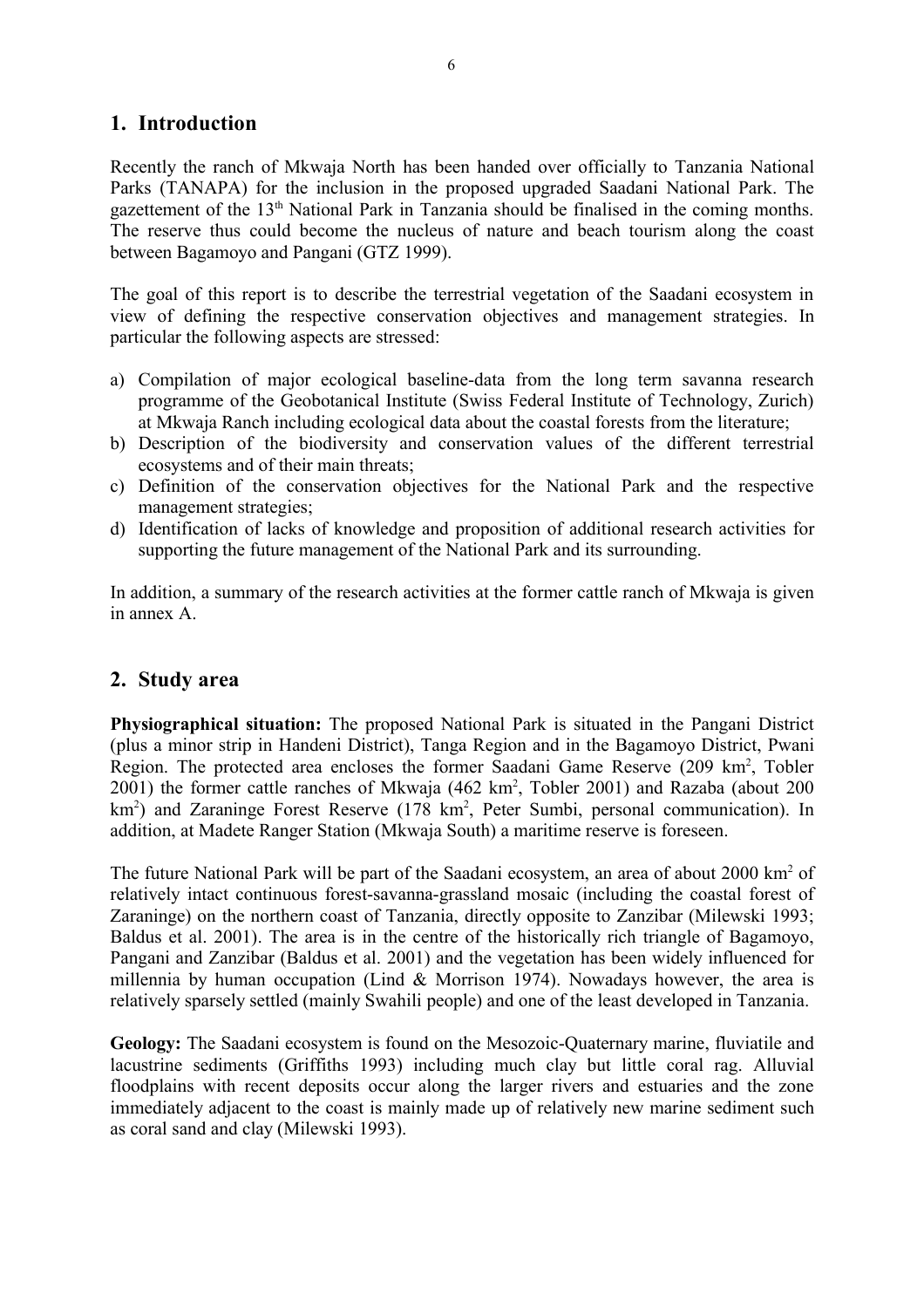**Topography:** The main topography varies from flat (much of the former Saadani Game Reserve and the former Razaba Ranch) to undulating (much of Mkwaja Ranch). Rivers have extensive floodplains. The major part of the former Zaraninge Forest Reserve lies on a dissected plateau between lower Wami and Mligaji Rivers, being itself the source of a short seasonal river, the Mvave River, supplying water to Saadani village (Milewski 1993). The altitude varies between sea-level and 350 m a.s.l.

**Soil:** Heavy, black clay-rich *mbuga* or black cotton soils in valleys and areas of impeded drainage are widespread. Even on sloping ground texture is rather fine, especially in the subsoil, leading to remarkably poor drainage. The lowest lying basins along the coast are of saline clay. Hilltops and ridges of escarpment are of deep, reddish loamy sand over clay (Milewski 1993).

**Climate:** As in many regions of East Africa near the equator rainfall is bimodal. There is a short rainy season from October to December during which monthly averages exceed 100 mm. January and February are usually rather dry. Rains start again in March and continue until the beginning of June followed by four dryer months (Tobler 2001). The dry seasons are not very severe since the relative humidity is quite high all over the year and no month is absolutely dry.

There is an increasing rainfall gradient from south to north and from east to west. At the former ranch headquarters in Mkwaja North a mean annual rainfall of 1035 mm has been recorded (25 years; 1955 – 1979, see Bloesch 2002). The variability of annual rainfall is particularly high with a coefficient of variation of 30  $\%$ <sup>1</sup>. This high annual rainfall fluctuation reflects the constantly varying impact of two rainfall systems in this area, i.e. the wetter northeast monsoon regime from Tanga and the drier southeast monsoon regime from Dar es Salaam (Walter & Lieth 1960). The rainfall patterns within the Saadani ecosystem are not only remarkably irregular in time but also in space and therefore quite unpredictable.

The mean annual temperature is 26 °C with an annual range of 5 °C and a daily range of 8 °C (Milewski 1993). The climate type in the Köppen system is Aw (Köppen 1931).

# **3. The main ecosystems of Saadani, their conservation values and threats**

The future national park will be the only protected area in Tanzania bordering the sea. It offers the unique combination of terrestrial and maritime ecosystems. It will include four main vegetation complexes:

- A heterogeneous forest-savanna-grassland mosaic;
- The ancient coastal forest on the Zaraninge Plateau;
- A shoreline with salt flats, coastal fringe forests, herbaceous dune vegetation and mangrove forests;
- A maritime ecosystem (this ecosystem will not be further treated in this report).

In the following we give as a brief ecological description of the main natural terrestrial vegetation units (including some typical species), their conservation values and threats.

<sup>&</sup>lt;sup>1</sup> The coefficient of variation for the annual rainfall is defined as standard deviation expressed as a % of the mean.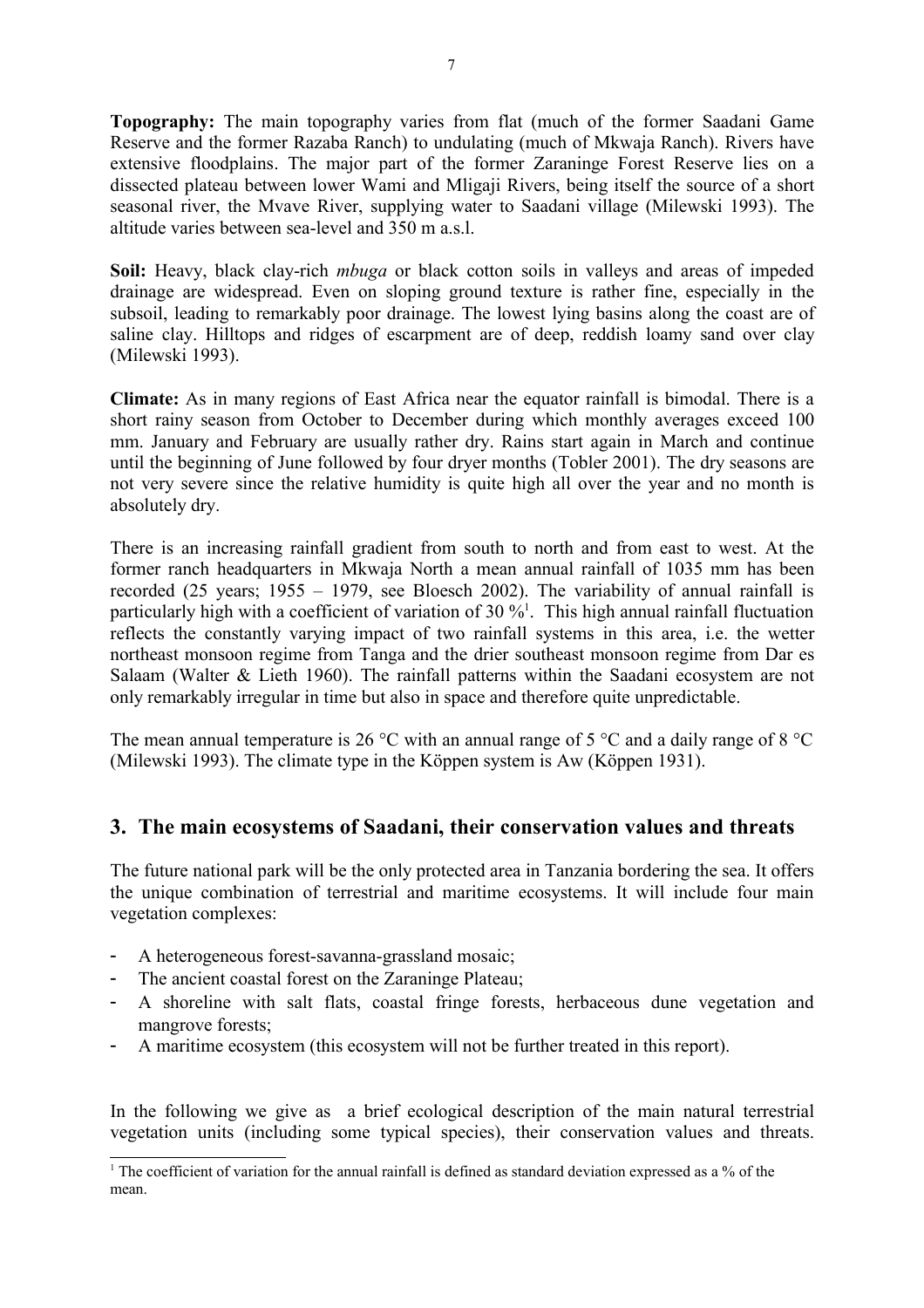Cultivated areas and fallow land will not be described in this report. A typical transect through the main vegetation units is given in Fig. 1.

#### **3.1 Forest-savanna-grassland mosaic**

The major part of the Saadani ecosystem consists of a rich forest-savanna-grassland mosaic. Humid savannas with a highly variable woody cover largely dominate this savanna landscape, while small forest formations and grasslands are irregularly interspersed. For the nomenclature we widely follow the classification of Yangambi (Scientific Council for Africa South of the Sahara 1956). We recognise that the word "savanna" has been used in so many different ways and we are aware that some workers, especially in East Africa (Greenway 1943; Pratt et al. 1966; Lind & Morrison; White 1983) have therefore rejected its use. We nevertheless think that the term is a very appropriate one. Savannas do not represent an ecological intermediate case between forests and grasslands but they represent an own biome with typical floristic composition, structure and function (see Klötzli 2000; Bloesch 2002). The strong and complex interactions between the woody and herbaceous plants give this vegetation a character of its own (Scholes & Walker 1993). For our purpose we define the term savanna following Bourlière & Hadley (1970):

"Savanna is a tropical or subtropical formation: 1) where the grass stratum is continuous and important, occasionally interrupted by trees and shrubs; 2) where bush fires occur from time to time; and 3) where the main growth patterns are closely associated with alternating wet and dry seasons."

Water and nutrient supply (depending on climate and soil type) are referred to as primary determinants of savannas, because they define and constrain the potential consequences of herbivory and fire (Scholes & Walker 1993). Geomorphology (relief) influences widely the significance and the interactions of these four main determinants (Bloesch 2002). Furthermore, termitaria may favour the growth of woody plants (see Bloesch 2002).

The savannas are very dynamic (physiognomy) whereby their woody cover (encroachment) mainly depends on fire, herbivory and cutting (see Fig. 2). The balance between grasses and woody plants in many savannas is a labile one, and bush encroachment due to inappropriate management techniques is a widespread phenomenon. Bush encroachment is mostly caused by overgrazing as well as sudden cessation of grazing or reduced browsing pressure, by fire exclusion and frequent low intense early dry season burning (see Bloesch 2002).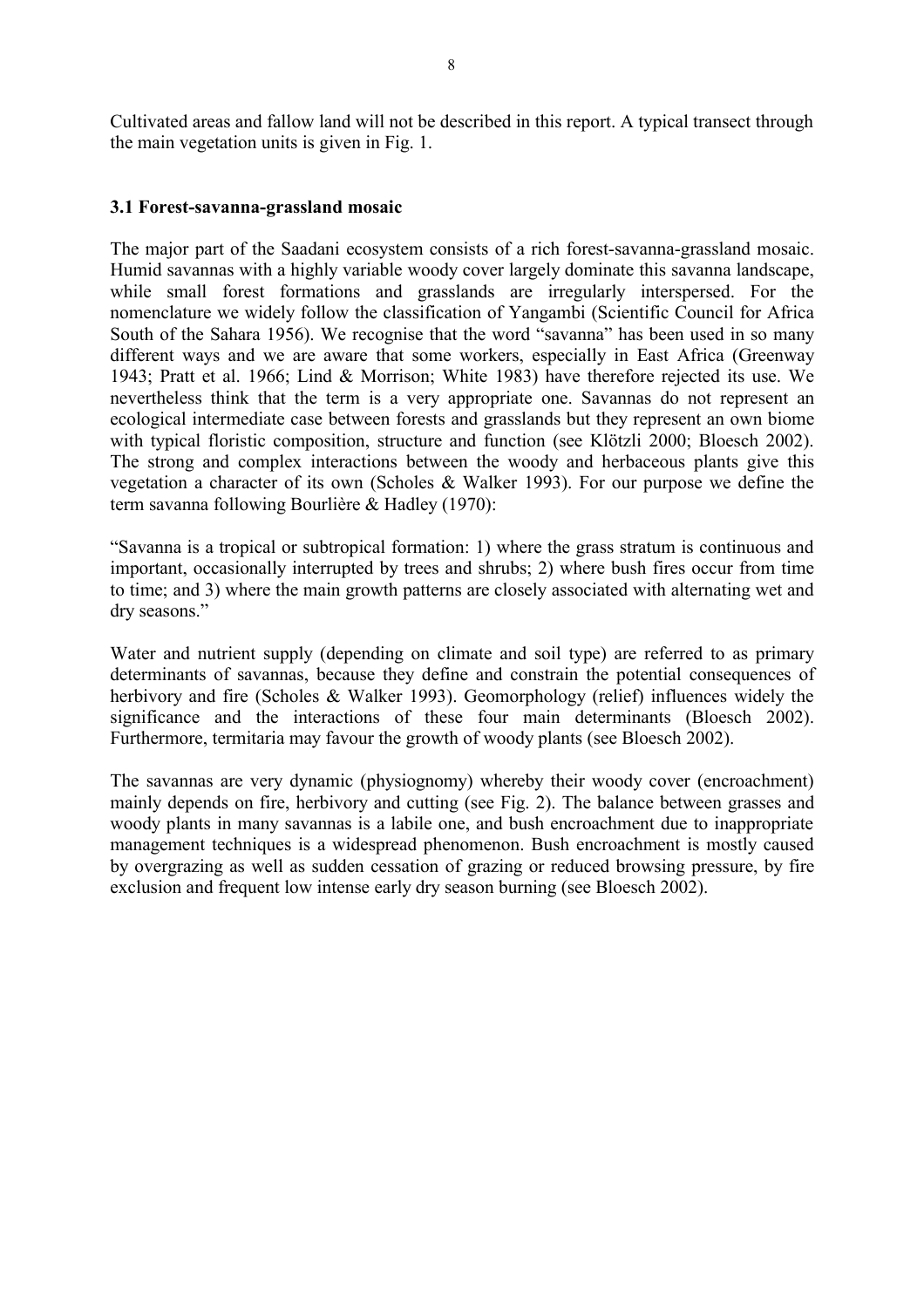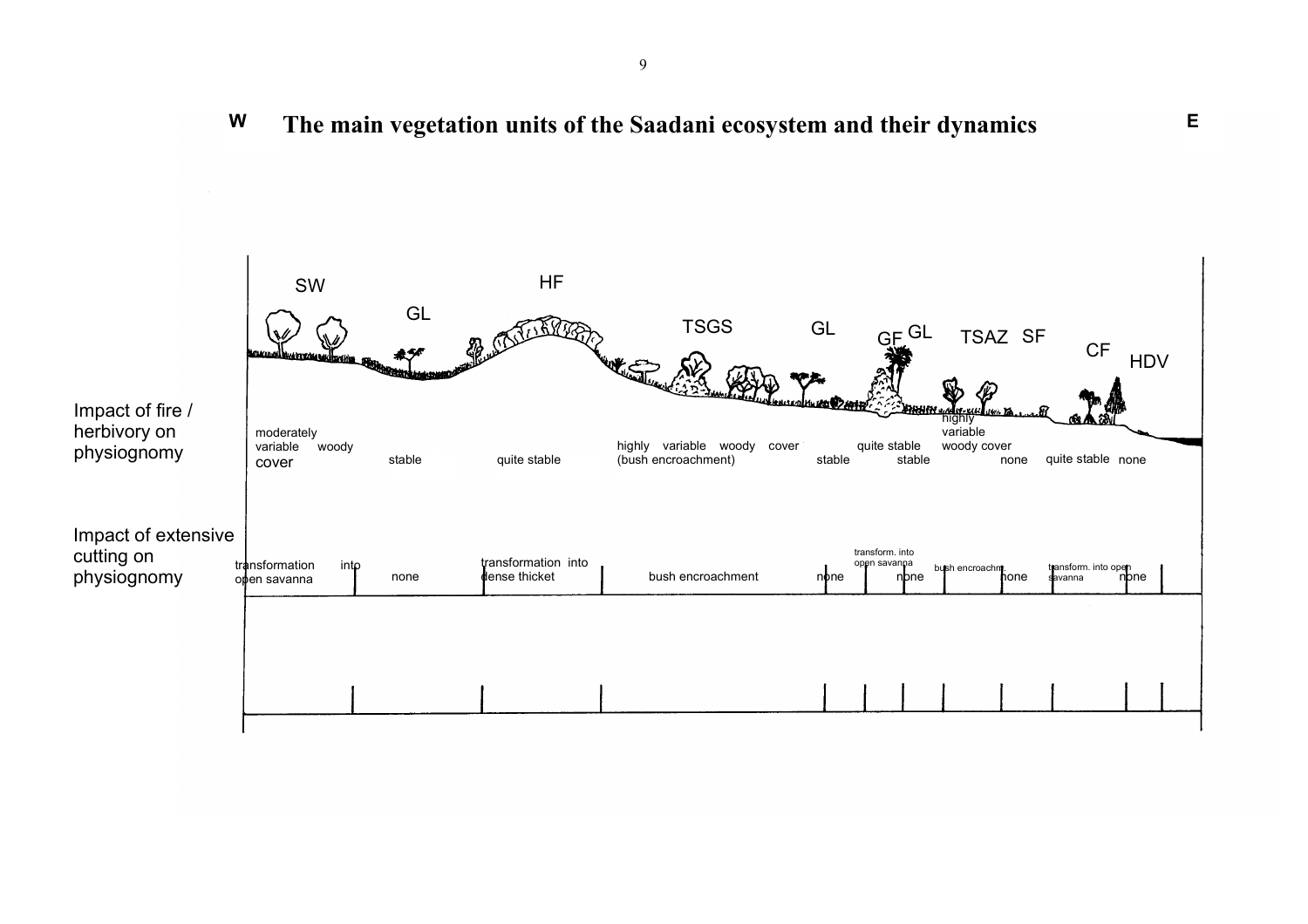**Fig. 1.** The woody cover of tree, shrub and grass savannas is highly variable depending on fire, herbivory and cutting. These formations are susceptible to bush encroachment. On the other hand, savanna woodland is more stable; extensive cutting, Fig. 2. Schematic diagram of main factors determining tree-grass ratio in a savannel, *showever*, *provokes* its transformation in a savanna context. low browsing intensity) and the and occurrence of the content of the cutting, however, will transform gallery forest and coastal fringe forest into open satyanna susteeptible to ecrosiom mEixtensived coutting fin hilltografionest with head to demone degraded thicket due to many resprouting species. The Zaraning coastal forest is not shown on the transect. scrublands, not by grasslands.

2) Relatively few savanna trees are adapted to seasonal waterlogging (*Acacia zanzibarica*, *Balanites*

SW: savanna woodland gypthic grassland ne Umbildtop forest TSGS: tree to grass savanna with interspersed thicket clumps GF: gallery forest TSAZ: natural tree sayamayrithvanquin cermidar ichighSapaditylaf spfelidingstahlingecforpite shbbly ahurbacoousduna yegetation *aegyptiaca*, *Hyphaene compressa*).

> Based on old aerial photographs we suppose that prior to 1952 the vegetation structure at the former Mkwaja Ranch (1952 – 1996/2000) was similar to that of the Saadani Game Reserve with a large part of open savannas. Nowadays Mkwaja has a up to three times higher encroachment ratio than the Saadani Game Reserve, especially in the vicinity of former paddocks where cattle were kept at night (Klötzli 1980a; Tobler 2001). Most of the encroached savannas at Mkwaja are dense stands of *Acacia zanzibarica*. This very competitive species can adapt to a wide range of soil conditions and has a high regeneration 3potential from remaining rootstocks and / or seedbanks after cutting (Johansson & Kaarakka 1992). But also the doum palm *Hyphaene compressa* and to a lesser degree *Acacia nilotica*, *A. mellifera*, *Dichrostachys cinerea* and *Harrisonia abyssinica* are susceptible to encroachment.

> The replacement of a diverse community of native herbivores comprised of grazers and browsers by a single grazing species at Mkwaja changed the type of herbivory; bushes became favoured what triggered the encroachment. Wild herbivores migrate as an adaptation to spatial and temporal variations in the vegetation, while domestic herbivores are more or less restricted in their movements (Tobler 2001). This led to frequent overgrazing around paddocks what did not only directly weaken the grass sward but it also indirectly induced cool burning which favoured the woody components especially by increased sprouting (Bloesch 2002). Furthermore, brush cutting and other measures to control woody plants were not successful and some measures even favoured further encroachment (see annex A).

> Klötzli (1980a, 1980b) concluded that any kind of weakening the grass sward (overgrazing, brushcutter, chemical control methods) leads to bush encroachment, especially after drought periods (bushes have access to water in deeper layers). Moreover, the active control of bush fires on the former ranch has certainly contributed to the rapid bush encroachment in many areas (see also 4.2.2).

#### **3.1.1 Savanna formations and grassland**

We may distinguish between five naturally grass-dominated vegetation types (see Fig. 1): Woodland savanna, tree savanna, shrub savanna, grass savanna and grassland.

Westward, probably due to increasing rainfall tree density increases eventually leading to savanna woodland having some Miombo characteristics. However, the physiognomy is still savanna-like with a high proportion of Acacias and only a limited number of *Caesalpiniaceae*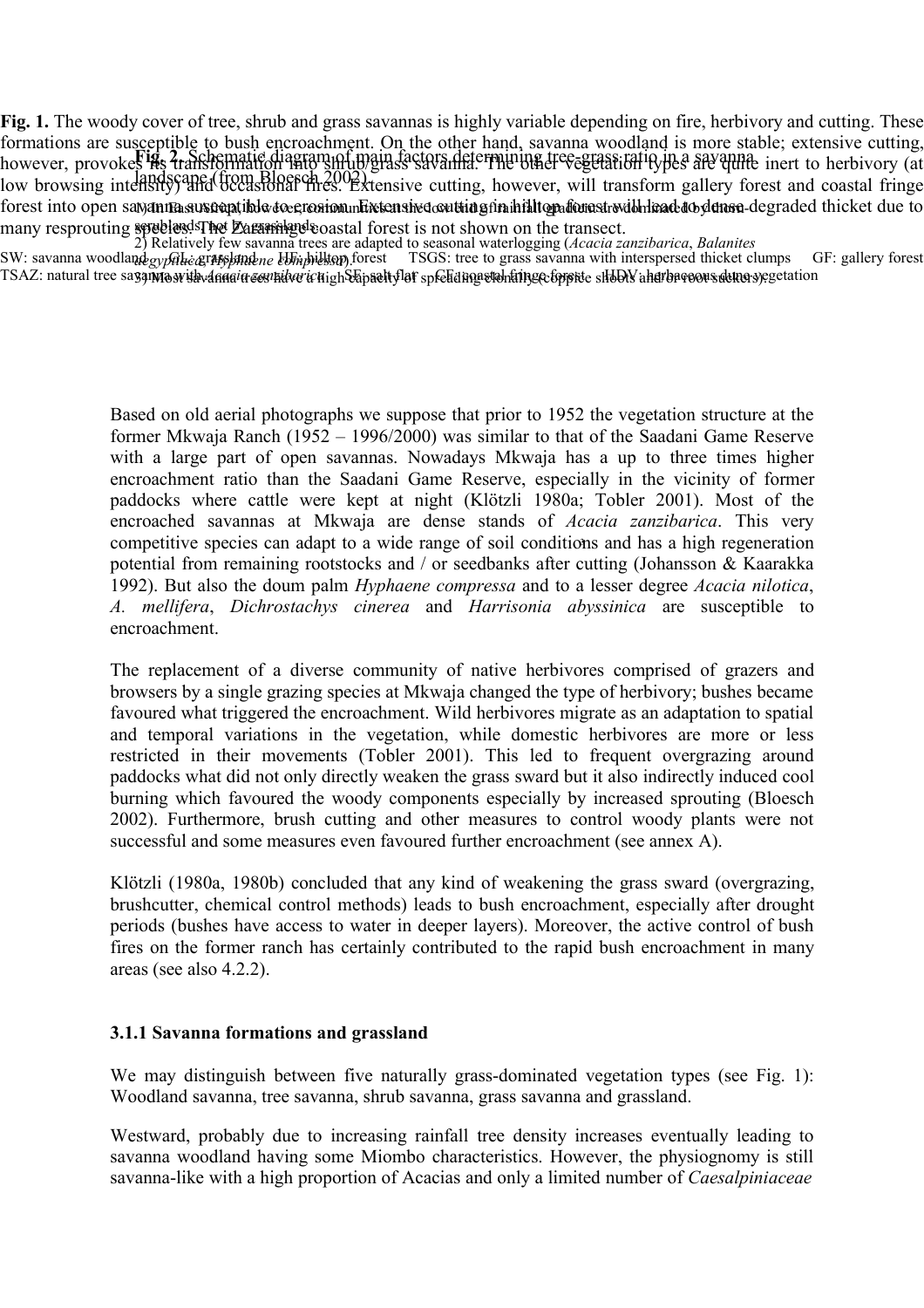(e.g., *Brachystegia sp.*). Typical Miombo woodland would be characterised by the overwhelming importance of *Caesalpiniaceae* trees of the genera *Brachystegia*, *Julbernardia* and *Isoberlinia* (Lind & Morrison 1974; White 1983). Miombo woodland occurs in areas with a single dry season (Ernst 1971).

Dominant trees within the savanna woodland are *Acacia polyacantha*, *Acacia robusta*, *Albizia sp.*, *Lannea stuhlmannii* and *Pteleopsis myrtifolia*. The continuous tall grass cover is mostly composed of millet grasses (e.g., *Panicum maximum*). Oxisol is widespread within savanna woodland. On smooth ridges mainly orthic Oxisol occurs while in soft depressions humic Oxisol and on slope acric or rhodic Oxisol prevail. The texture is reddish loamy sand over clay.

A vast area between the shoreline and the savanna woodland more inland is covered with different types of tree, shrub and grass savannas and grassland (less than 2% canopy cover) having a variable woody cover. The savanna formations show different phases of their physiognomy according to the significance of the different disturbances (see Fig. 1 and Klötzli 1980b, 1995; Klötzli & Bloesch 2003). Generally, the woody cover of these savannas increases with slope angle. According to Klötzli (1995) intense cattle grazing favours *Hyperthelia* and *Dichanthium* grasses and *Paniceae* if coupled with regular fires. Grassland occurs in depressions, occasionally with small spring swamps often with *Borassus aethiopum*. Impeded drainage together with very intense fires due to the high biomass of the tall grasses hinder woody growth in this vegetation unit. The interspersed thicket clumps will be described together with the other small forest formations (see 3.1.2). Dominant savanna tree species are *Acacia zanzibarica*, *Hyphaene compressa*, *Terminalia spinosa*, *Sclerocarya caffra*, *Balanites aegyptiacum*, *Acacia mellifera* and *A. sieberana*. Dominant shrubs are *Annona senegalensis*, *Piliostigma thonningii*, *Catunaregam nilotica*, *Acacia nilotica*, *Dichrostachys cinerea*, *Securinega virosa*. Almost monospecific *Acacia zanzibarica* stands occur naturally along or near the coast on saline soils.

In these open vegetation units three major pasture types may be distinguished (for a finer classification and additional vegetational and soil data (water holding capacity and plantavailable water) see Klötzli 1980b, 1995):

- *Heteropogon* grass-cover on moderate slope (5-20%), associated with tree and shrub savannas; highly constant species are: *Hyperthelia dissoluta*, *Diheteropogon amplectens*, *Andropogon gayanus*, *Bulbostylis pilosa*, *Cymbopogon excavatus*, *Phyllanthus leucanthus*, *Bubostyls* sp., *Digitaria milanjana* and the ubiquists *Fimbristylis trifolia*, *Cassia mimosoides*, *Panicum infestum*, and *Heteropogon contortus;*  Mean annual production of the grass layer: 290  $g/m^2$  whereof 60 % (grasses and some legumes) are palatable for cattle (Kozak 1983); orthic and ferric Acrisol; pH 6.4; the texture is mainly reddish loamy sand.
- *Andropogon-Diheteropogon-Eragrostis* (*Aristida*) grass-cover on gentle slope (0-5%) but not seasonally waterlogged, associated with tree, shrub and grass savannas; highly constant species are:

*Andropogon gayanus*, *Diheteropogon amplectens*, *Bulbostylis pilosa*, *Digitaria milanjana*, *Agathisanthemum* boyeri, *Eragrostis superba*, *Bubostyls* sp., *Erythrocephalum zambesiacum*, *Aristida* sp., *Kohautia* sp., *Phyllanthus leucanthus*, *Dalechampsi trifoliata, Cymbopogon excavatus* and the ubiquists *Fimbristylis trifolia*, *Cassia mimosoides*, *Panicum infestum*, and *Heteropogon contortus;*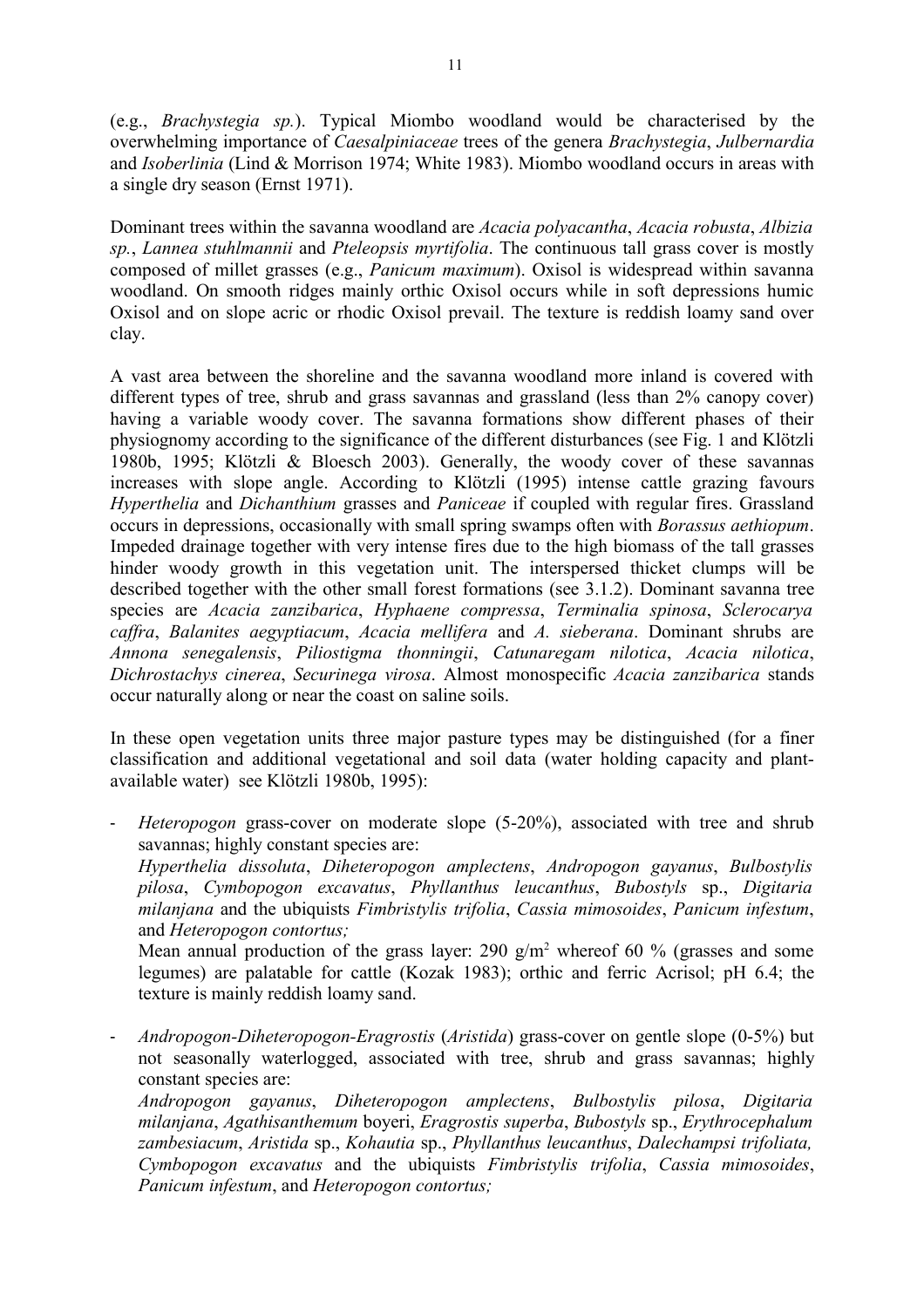Mean annual production of the grass layer: 210  $g/m^2$  whereof 50 % (grasses and some legumes) are palatable for cattle (Kozak 1983); dystric Planosol; pH 6.3; the texture is mainly sandy loam.

- Dichanthium-Sporobolus-Echinochloa (Hyparrhenia rufa) grass-cover on flat area (0-2%), often in slight depressions; associated with grass savanna and grassland; highly constant species are:

*Dichantium bladhii*, *D. insculpta*, *Echinochloa halapense*, *Kyllinga crassipes*, *Orthosiphon* sp., *Rhynchosia* sp. *Sporobolus pyramidalis*, *Hyparrhenia rufa* and the ubiquists *Fimbristylis trifolia*, *Cassia mimosoides*, *Panicum infestum*, and *Heteropogon contortus;*

Mean annual production of the grass layer: 280  $g/m^2$  whereof 20 % (grasses and some legumes) are palatable for cattle (Kozak 1983); pellic Vertisol; the texture is loamy clay leading to impeded drainage and seasonal waterlogging.

Analysis of long term experimental plots within savannas at Mkwaja have not only confirmed different phases of the physiognomy of the woody cover but also in particular remarkable changes in the floristic composition of the herbaceous (grass) cover. These shifts in the herbaceous layer are partly due to changes in management (more rotation) or then dependent on weather conditions. But many are probably intrinsic species fluctuations of chaotic nature. While trends of shifts of pasture types are quite obvious, trends among the many species are often not clear (see Klötzli 1980b, 1995; Klötzli & Bloesch 2003).

This savanna complex extends inland on a large area and its resilience towards disturbances is quite high (see Fig. 1). The faunal and floral species composition is typical for a savanna landscape. The faunal conservation value is high since the Saadani ecosystem is unique for its most northeasterly population of Liechtenstein's hartebeest, and the rare Roosevelt sable antelope (*Hippotragus niger roosevelti*). Furthermore, it contains the only remaining coastal populations of giraffe, eland, greater kudu, gnu, and perhaps zebra in Tanzania, probably in East Africa, and possibly in all Africa (Milewski 1993).

## **3.1.2 Small forest formations**

We may distinguish the following small dry evergreen or semi-evergreen forests within the savanna landscape:

- Dense low hilltop forests of some hectares on hillocks (humic, acric to rhodic Oxisol following an increasing slope angle);
- Narrow gallery forests along permanent and seasonal watercourses (plintic Gleysol / Fluvisol);
- Riverine forest often nearby water dams (mainly on Mkwaja; Acrisol on the savanna side);
- Thicket clumps within a savanna matrix (similar soil type as surrounding savannas but more developed A-horizon with higher organic matter content).

Thicket clumps of mostly less than 20 m in diameter are irregularly interspersed in the savannas. Thicket clumps and their surrounding savanna formations are very distinct vegetation types with a largely different floristic composition (see also Bloesch 2002). The two plant communities are separated by a sharp ecotone (steep gradient). This is in contrast to the usually large continua between savanna formations. Usually fires only scorch the edge of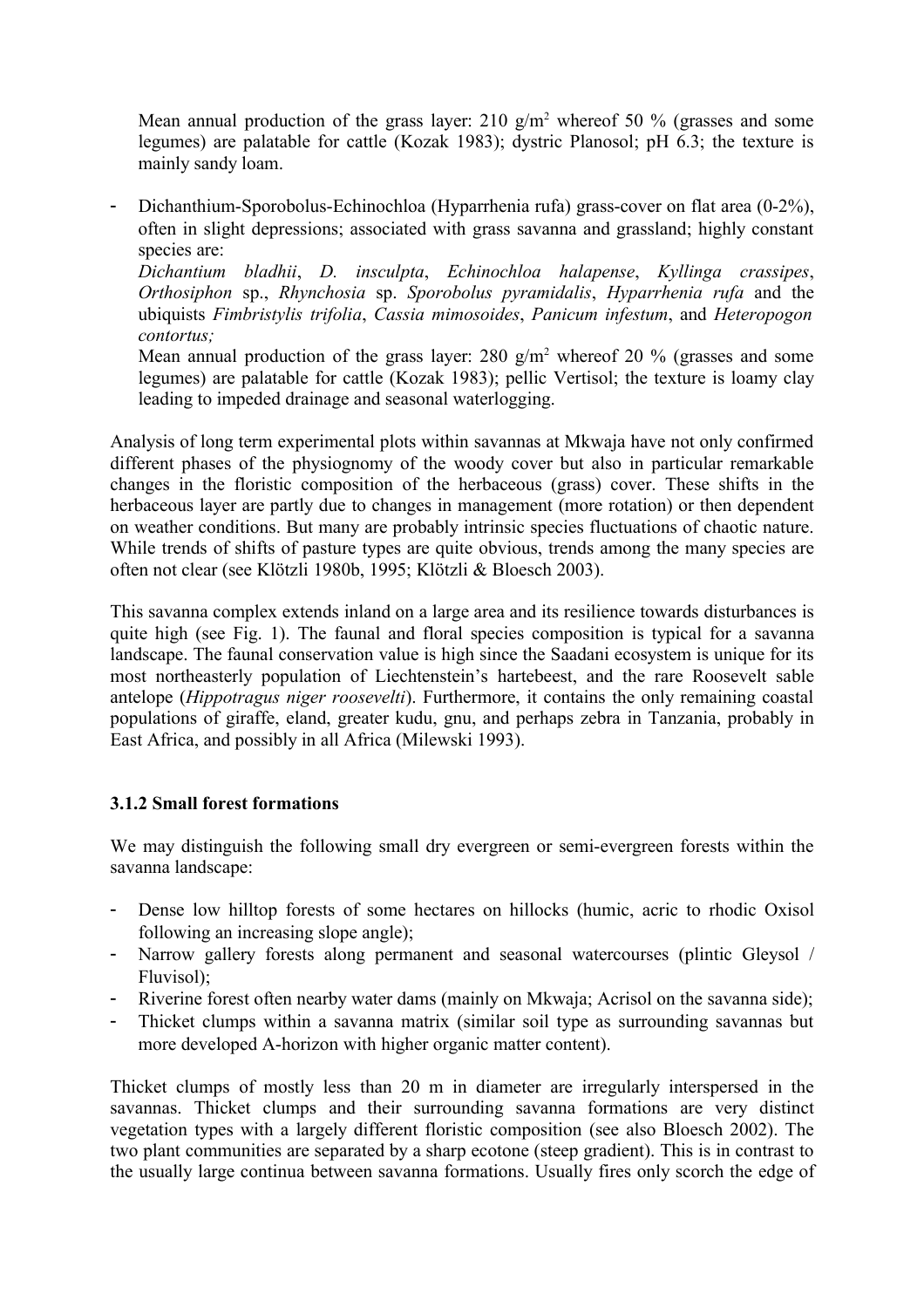thicket clumps which is mainly composed of fire resistant species (including lianas like *Cissus* spp.) thereby protecting the pyrophobic species of the inner part (flammability of thicket clumps, see Bloesch 2002). The regular burning increases the sharpness of the ecotone.

Larger thicket clumps often occur on eroded termitaria and are associated with *Manilkara* spp. or occasionally *Tamarindus indica* as nucleus tree. Smaller thicket clumps are often built around *Zanthoxylum chalybeum* on an active termitaria. This tree, together with termitaria, may play a pivotal role in the genesis and development of thicket clumps (see Bloesch 2002). Only few thicket clumps occur in *Acacia zanzibarica* stands. This might be due to the presence of only few large termite mounds of *Macrotermitinae*. The quasi absence of termite mounds in this formation may be caused by the ants living in a symbiotic way in the pseudogalls of the *Acacia zanzibarica*. Nevertheless, the dynamics of thicket clumps is not yet fully understood.

Thicket clumps usually have a high biodiversity with more than 30 species. Typical woody species in thicket clumps are also *Grewia bicolor*, *G. sulcata, Euclea natalensis, Bridelia cathartica*, *Polysphaeria parvifolia*, *Pavetta* spp., *Ochna* spp., *Combretum constrictum*, *Diospyros* spp., *Canthium* zanzibaricum, *Drypetes* sp., *Scutia myrtina* and *Maerua triphylla* which usually do not grow as individual plant in savannas.

The species composition of the other small forest formations is not known but their floral biodiversity is supposed to be as high as that from thicket clumps. Hilltop forests have many succulent plants in their understorey and a conspicuous cycad (*Encephalartos* sp.). The affinity between the small forest formations with the large coastal forest of Zaraninge is not known.

Due to the high floral and possibly faunal biodiversity of the small forest formations and their important habitat for many animals their conservation value is very high. Small forest formations offer essential cover to bushpig, bushbuck, red duiker and crested frankolin which forage in the savanna and at the forest edge rather than under the dense canopy. Forest edges are also vital for many antelopes and primates (Milewski 1993).

## **3.2 Zaraninge coastal forest**

Coastal forests in eastern Africa occur on a narrow belt along the Indian Ocean from southern Somalia down to Mozambique (including the eastern margins of Malawi and Zimbabwe, see Burgess et al. 2000). Coastal forests include many types of dry evergreen or semi-evergreen closed-canopy forests of different physiognomy (see Burgess et al. 1992; Hawthorne 1993; Clarke 2000; Clarke & Robertson 2000). The total area of eastern African coastal forests is probably the smallest of any major forest type in Africa, and it is also highly fragmented (Burgess et al. 2000).

Burgess et al. (2000) listed 66 coastal forests for Tanzania with a total area of 700 km<sup>2</sup>; most of the them having less than 15 km<sup>2</sup>. 82% of the total area of coastal forests in Tanzania are found in Forest Reserves (Burgess et al. 2000). The forests mostly are geographically isolated islands found throughout the coastal strip inland to the base of the Eastern Arc Mountains. They are part of the Zanzibar-Inhambane regional mosaic of White (1983). Most of them occur on elevated ground on sedimentary rocks, usually below 600 m a.s.l. (Burgess et al. 1992; Burgess et al. 2000). The best developed coastal forest generally occurs on the eastern side of a hill (see Hawthorne 1993). This is because moisture-laden winds blow off the Indian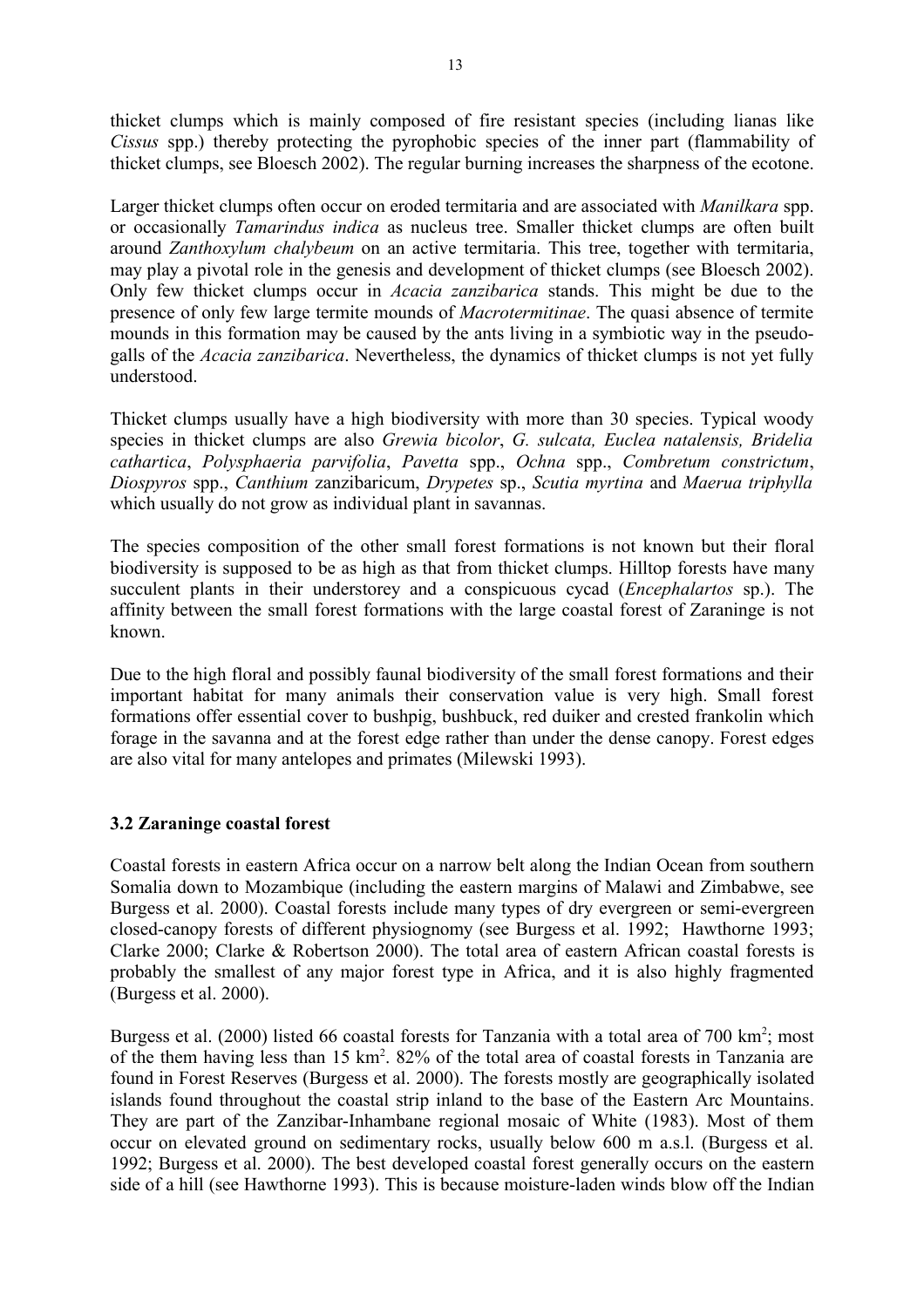Ocean to the east, the eastern side of the hills often receives considerably higher rain and mist than the western side, or flatter ground nearby (Mwasumbi et al. 1994). Sheil (1992) distinguishes between ancient coastal forest on raised ground which pre-dated past sea-level changes and non-ancient coastal forest typically found on the landward side of mangrove forests and in river valleys which were flooded during Pleistocene sea-level changes (see also Clarke & Burgess 2000).

East African coastal forests support many endemic genera and species of plants and animals. For example, there are believed to be six bird species, two mammals, six reptiles, five amphibians and at least 50 invertebrate (in particular millipedes Lovett & Wasser 1993) and 100 vascular plant species endemic to coastal forests in Kenya and Tanzania (Burgess et al. 1993). What makes these coastal forests especially remarkable is not only the possession of many regional forest endemics, but the fact that especially ancient lineage forests often contain significant numbers of locality-specific endemics (Sheil 1992; Burgess et al. 1993; Clark & Robertson 2000). According to Burgess et al. (1993) 100 plant, 37 invertebrate and 13 vertebrate species and subspecies are confined to a coastal forest in Tanzania.

Burgess & Clarke (2000) give a good overview of the extraordinary biodiversity values of vascular plants, mammals, birds, reptiles, amphibians, millipedes, molluscs and butterflies in the coastal forests of East Africa (Burgess & Clarke 2000). Because of the limited area and patchy distribution of the coastal forests, and because of the striking individuality of many of them, all must be given high priority for conservation on an international level (Hawthorne 1993; Clark & Robertson 2000). The lowland Tanzanian coastal forest, which along with the Eastern Arc mountains has been identified as one of the 25 global biodiversity hotspots is in most urgent need of immediate conservation action (Fondo per la Terra).

The high level of endemism, near-endemism and diversity of coastal forests are believed to be due to the existence of forest cover in the area since the late Cretaceous  $(80 - 100$  myr ago), by the isolation of the coastal forests from other African forests blocks since the Oligocene (about 30 myr ago), and possibly by the isolation of the remaining forest fragments by the more recent glacially related climatic fluctuations (see White 1983; Burgess et al. 1992; Sheil 1992). Although climatic vicissitudes throughout the Pleistocene are thought to have caused substantial reduction in the total area of African moist forests, the forest patches of eastern Africa appear to have escaped these changes owing to the remarkable stability of the Indian Ocean currents that bring moisture to the tropical East African coast. This climatic peculiarity has allowed isolated forests to survive in the wettest regions on raised ground whereas they have disappeared from drier areas (see Burgess et al. 1992; Wasser & Lovett 1993).

People have undoubtedly been influencing the coastal ecology for millennia and there can be very few areas of coastal forest that have not been influenced by human activity at some time (Hawthorne 1993). Coastal forest (in particular dry forest type, see Clarke & Robertson 2000) was once extensive in Tanzania but has largely been removed from the coastal area to provide timber, fuelwood and farmland (see Burgess et al. 1992). The Zaraninge or Kiono forest is with about 20 km<sup>2</sup> one of the largest remaining coastal forests in Tanzania (Mwasumbi et al. 1994; Burgess et al. 2000). It is part of the Zaraninge Forest Reserve (gazettement process not completed) which is foreseen to be part of the Saadani National Park. Zaraninge coastal forest is located about 15 km inland from the Indian Ocean and grows principally on a relatively flat dissected plateau of harder limestone and sandstones which may be as old as Jurassic (Burgess et al. 1992). The plateau rises to  $300 - 350$  m altitude, with steep slopes marking the western and southern margins, and with gentle slopes on the eastern margin. Soils are reddish and sandy, with increased clay content down slopes (Mwasumbi et al. 1994). Zaraninge coastal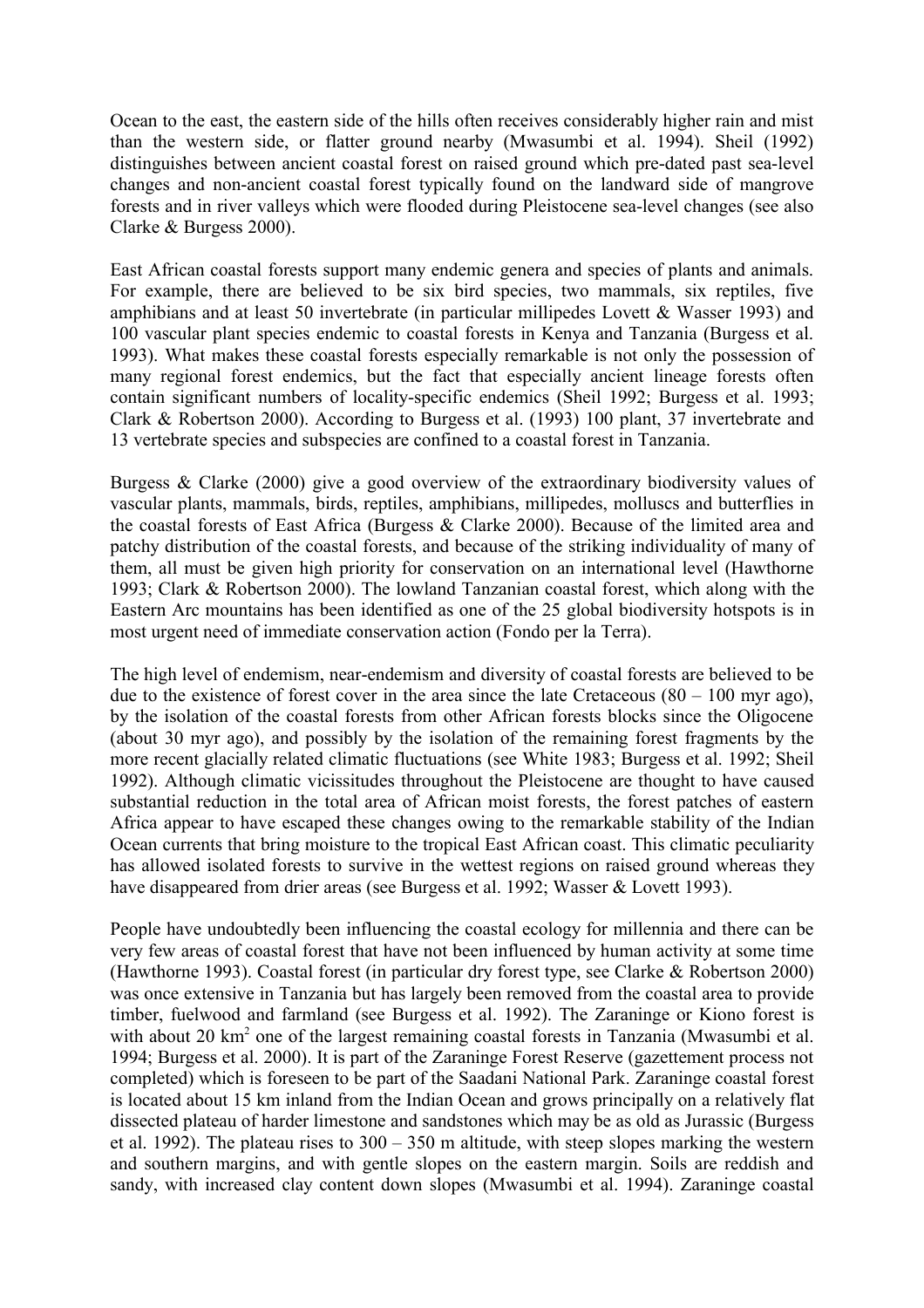forest is surrounded by a savanna landscape and some small forest patches, some of which are 1 km<sup>2</sup> or more in extent (Burgess et al. 1992). The rather open nature of the forest with a proportionally large number of standing and fallen dead mature trees at the eastern side gives a different impression compared to other coastal forests (Clarke & Dickinson 1995). The mortality is not restricted to a particular species and is thought to be caused by a severe drought in 1973-1974 and a cyclone following three years later (Sheil 1992).

Much of the forest remains in good condition, although there has been some logging and farmland encroachment (Mwasumbi et al. 1994). The mean standing volume of the forest is  $62m<sup>3</sup>/ha$  with a basal area of 8.3 m<sup>2</sup>/ha (WWF 2000). At least 115 tree species were found during the inventory carried out by the WWF (WWF 2000). In undisturbed stands the forest vegetation of Zaraninge is homogeneous over large areas. The canopy of this coastal dry evergreen forest (forest types see Hawthorne 1993, Clark 2000 and Clarke & Robertson 2000) is dominated by *Manilkara sulcata*, *Scorodophloeus fischeri*, *Bombax rhodognaphalon*, *Cynometra* spp., *Erythrina sacleuxi*, *Ficus* spp. and *Ricinodendron heudeolotii*. Rare species are *Uvaria pandensis*, *Uvaria* sp. nov. and *Trychaulax mwasumbii*. Moreover, according to Mwasumbi et al. (1994) there is a probable new species of *Kalanchoe* growing on rocks in the forest, and a possible new species of *Cyperus* growing in the wetland area within the forest.

Notable changes in the vegetation occur on the plateau-sides, at the interface between forest and savanna woodlands, close to an area of wetland within the forest, and in heavily disturbed areas (Mwasumbi et al. 1994). Parts of secondary forests protected from fire show good natural regeneration of forest trees (Sheil 1992; WWF 2000).

The proximity of the forest to the Saadani Game Reserve has allowed game to survive in the forest, whereas it has mostly been mostly eliminated from the surrounding area. At least 40 species of mammals have been recorded in the forest (WWF 2000) whereof African elephant, leopard, black and rufous elephant shrew, and Zanzibar galago are endangered mammals according to the IUCN red list (Clarke & Dickinson 1995). Furthermore, Clarke & Dickinson (1995) listed rare bats, a possible endemic shrew and the lesser pouched rat (*Beamys hindei*). They also reported 17 forest dependant reptiles and 10 amphibians.

Burgess et al. (1991) identified 51 species of forest birds (mostly frutivorous) in Zaraninge, including the vulnerable Sokoke pipit (*Anthus sokokensis*) and three near-threatened species – southern banded snake eagle (*Circaetus fasciculatus*), plain-backed sundbird (*Anthreptes reichenowi*) and Uluguru violet-backed sunbird (*A*. *neglectus*). Other rare species recorded are tyny greenbul (*Phyllastrephus debilis*), chestnut-fronted helmet shrike (*Prionops scopifrons*), Kretschmer's longbill (*Macrosphenus kretschmeri*), little yellow flycatcher (*Erythrocercus holochlorus*), green tinkerbird (*Pogoniulus simplex*). According to WWF (2000) another 20 species of birds have been recorded in the forest so far.

It is important to note that a small patch of coastal forest occurs on a hilltop (100 m a.s.l.) of the former Mkwaja Ranch about 7 km from the sea (Lowe & Clarke 2000). According to Lowe & Clarke (2000) the coastal forest is typified by short (mean tree height 10.5 m) and widely separated trees mainly legumenouses. The dominant species are *Julbernardia magnistipulata* and to a lesser degree *Hymenocardia ulmoides* and *Baphia kirkii*. Recently, parts of this forest have undergone heavy logging (personal observation).

Gendagenda, another peculiar coastal forest is situated in the vicinity of the Saadani National Park, about 10 km northwest from the northern boundary. The forest ranges from 80 – 545 m a.s.l. with many rocky outcrops on the steeper slopes (Burgess et al. 1992; Burgess & Clarke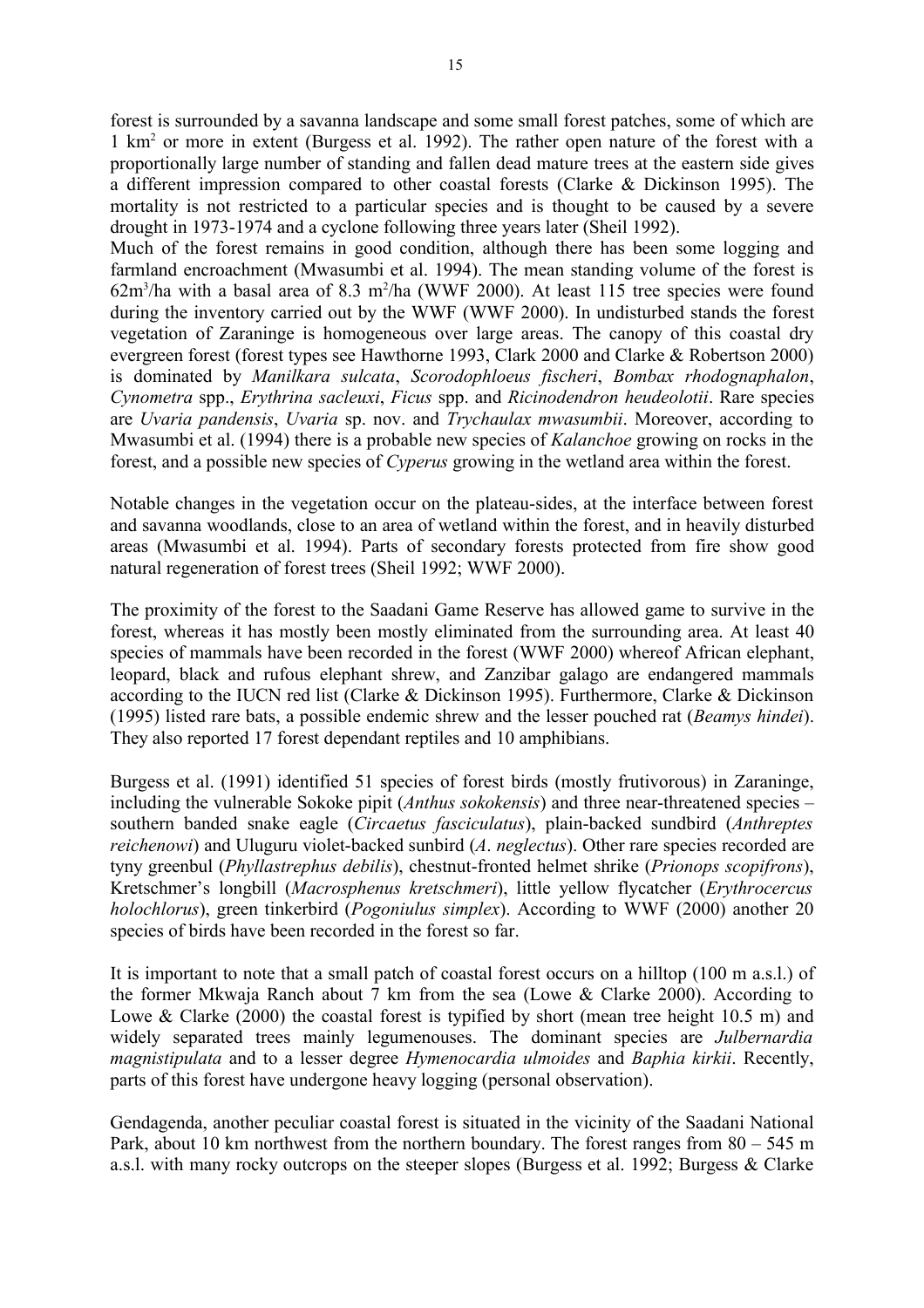2000). Hawthorne (1984) and Burgess et al. (1992) give an ecological description of the forest, the human use and the conservation status.

An increasing number of people lives in the vicinity to the Zaraninge forest. The villages of Gongo and Mbwembwe are situated on the boundary and Matipwili village is only a few kilometres from the park. These local communities represent a potential threat for the sustainable management of this coastal forest.

The forest offers essential products like building poles, charcoal, firewood, game meat, honey, fruits, medicinal plants and vegetable to the local communities on the western and southern side of the forest (see WWF 2000). In addition, it is local tradition to cultivate the margins of the forest (Burgess et al. 1992) and the forest is considered as land reserve for cultivation.

In former times external enterprises were responsible for the majority of the commercial timber extraction (in particular *Brachylaena huillensis*), obtaining licences from the district forestry officer. In 1985 the district authorities suspended the legal exploitation of any forest product in the reserve (WWF 2000). Nowadays illegal cutting of the highly demanded *Mvule* (*Milicia excelsa*) as well as of other species like *Afzelia quanzensis* and *Pterocarpus angolensis* is still a threat (WWF 2000).

In addition degraded parts of the forest (secondary vegetation) have a highly increased fire hazard. In contrast to typical savanna trees, typical forest trees are very vulnerable to fire (see Bloesch 2002). However, fire incidences in the forest are rare (WWF 2000). Only heavily degraded parts of Zaraninge Forest, having enough biomass in the understorey to carry fire, may burn. Primary forests, having a rather scarce understorey, do usually not burn and the fire stops at the edge.

The ancient lineage forest of Zaraninge containing endemic and many rare species has a high conservation value. A strict protection is even more important since coastal forest vegetation is extremely vulnerable to disturbances (Sheil 1992; Clarke & Robertson 2000). Mwasumbi et al. (1994) have shown that heavy human disturbances (especially extensive timber logging, agricultural clearance) of coastal forests reduces their biodiversity values as plant-diversity and the habitats of rare plant species are lost. Furthermore, the vegetation cover of Zaraninge fulfils an important function as water catchment area and erosion control.

## **3.3 Shoreline**

Close to the shore the soils are predominately sandy and coralline supporting low shrubs and some trees. The soils moisture holding capacity is low and some areas are extremely alkaline (Baldus et al. 2001).

In the following we give a general description of the vegetation units of the shoreline since no vegetation survey in detail has been carried out so far (see also Knapp 1973). On the coastal plain occur some salt flats with scattered saltbush form the *Chenopodiaceae* family (e.g., *Suaeda monoica*, *Arthrocuemum indicum*) and some salt-tolerant grasses like *Sporobolus spicatus* and *S. orientalis*. The soil type is gleyic Solonetz or takyric Solonchak.

Coastal fringe forest is found at intervals along the coast. It is composed of *Casuarina equisetifolia* interspersed with *Pandanus kirkii*, an endemic for the Zanzibar-Inhambane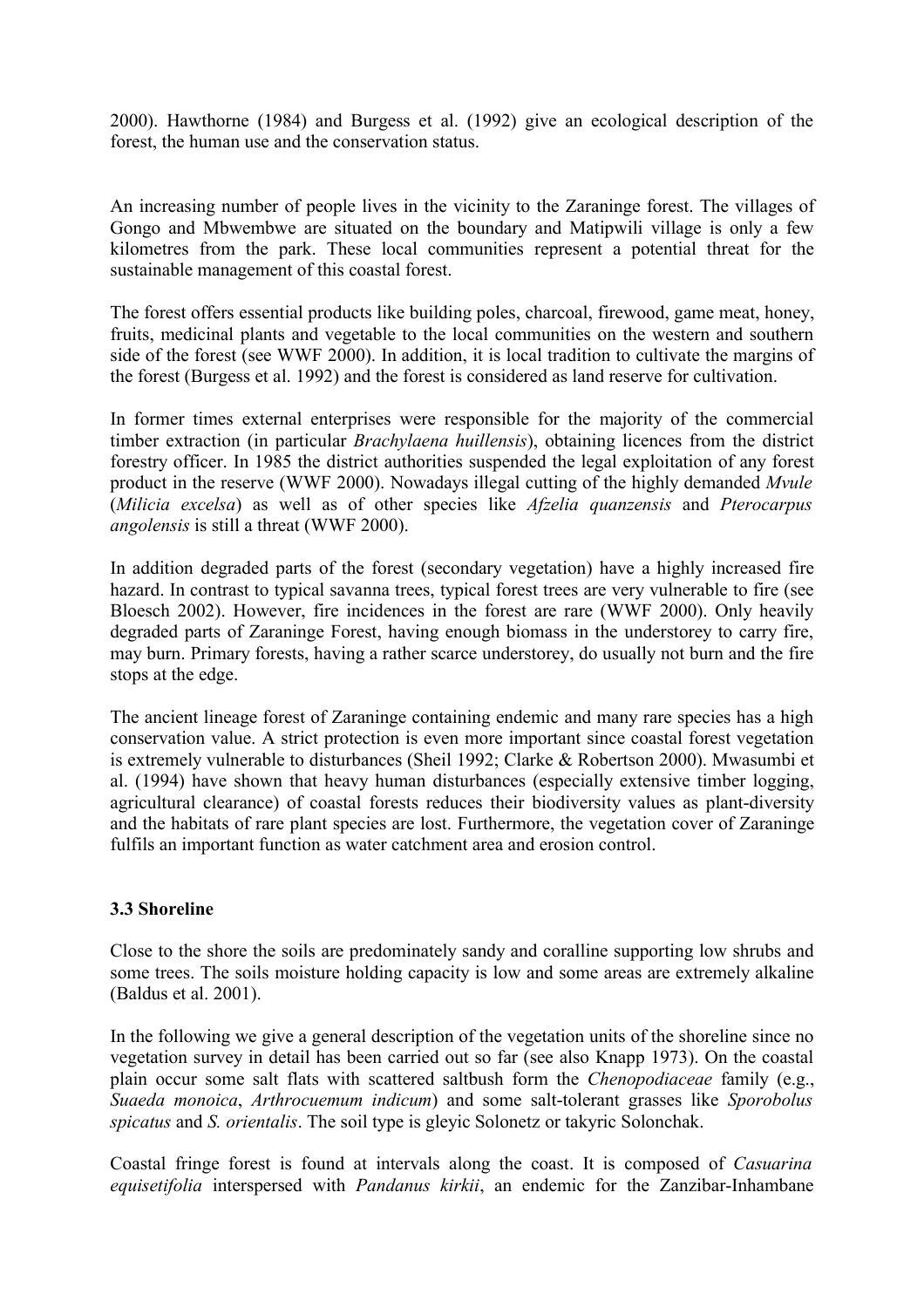region, the invasive cosmopolite *Opuntia vulgaris* and *Scaevola plumieri*, and it separates the beach from the inland vegetation. At other locations (e.g. north of Saadani village) natural *Acacia zanzibarica* stands reach to the beach. The dominating soil type is albic Arenosol.

The beach is covered by a loose and vulnerable herbaceous dune vegetation mainly composed of *Ipomoea pes-caprae* and some Spinifex grasses and *Cyperus* spp. On the beach and along the banks of river yellow-billed stork, grey heron, little egret, water dikkop, and various charadriiforms such as sandpipers are common (Milewski 1993). The particularity of this beach is that it offers a rather uncultivated beach vegetation complex and one of the last significant breeding sites in East Africa for the green turtle (*Chelonia mydas*).

Several places on the coast, particularly at the mouth of Wami river, contain large and still well preserved mangrove swamps (Fondo per la Terra). According to Milewski (1993) the prevailing species of Mangroves are *Avicennia marina* (*Verbenaceae*) and three species of *Rhizophoraceae* (*Rhizophora mucronata* or *mkoko*, *Bruguiera gymnorrhiza* or *msindi* and *Ceriops tasgal* or mkandaa). Mangrove forests provide a resting and feeding place for many bird species, bats, monkeys, hippos and bushpigs (Baldus et al. 2001) and offer a favourable habitat for many maritime species. They are also utilised by humans, primarily for construction poles, dhow masts and firewood, especially to produce lime, salt and dried fish (Baldus et al. 2001).

The shoreline offers a very important habitat for the avifauna. All these small vegetation units along the shoreline are very vulnerable to exploitation and trampling. A future risk is the unplanned expansion of tourism investment along the coast with destructive land-use practices (GTZ 1999).

Concrete threats for all habitats are emanating from poaching by the surrounding communities and urban people and will also depend on the mutual understand between the Park authorities and the local communities (see also 4.2.1).

# 4. **Management of the National Park and its surrounding**

In the following we make some suggestions for the management based on vegetational aspects.

## **4.1 Management objective**

The management objective for the Saadani National Park and its surrounding is to conserve the rich vegetation mosaic offering favourable habitat for a unique faunal and floral diversity.

## **4.2 Management strategies**

## **4.2.1 Community Based Conservation approach**

Since the small size of the protected area is not enough to protect the seasonally migratory mammals like sable antelope, kudu, eland, buffalo and elephant (GTZ 1999) it will be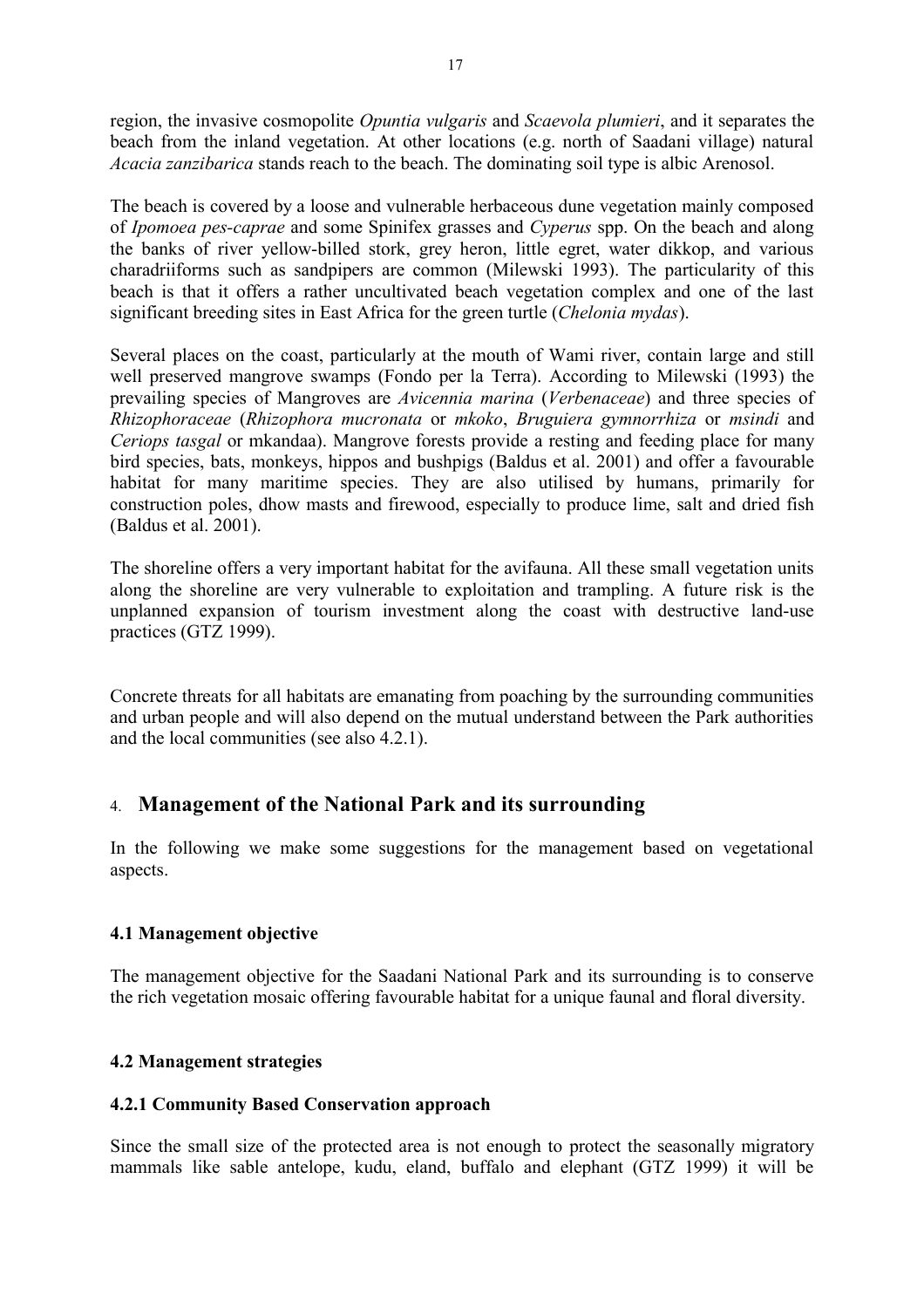essential that these species will be also sustainably managed outside the Park following a Community Based Conservation approach (GTZ 1999; Baldus & Siege 2001). Since the creation of the Saadani Game Reserve conflicts have occurred between man and wildlife due to crop damages mainly caused by bushpigs, baboons and elephants. Furthermore, people living in adjacent areas feel more and more land is being taken away (from community use) to be incorporated into the reserve (Baldus et al. 2001). The active involvement of the villagers in the protection of the wildlife in and outside the reserve requires that they get some benefits for their support.

The governmental protective authorities, the bufferzone communities and other stakeholders should therefore together protect the Saadani ecosystem and utilise it in a sustainable way (GTZ 1999). WWF around Zaraninge forest and GTZ around Saadani Game Reserve have started with a Community Based Conservation approach for the management of the buffer zone and the protection of the reserve. A mutual understanding between park authorities and local communities will be a prerequisite in view of actively involving the local communities in the joint management of the protected area and the touristic development of the area. The management objectives for the National Park and its surrounding should be identified together with the local authorities and villagers. The community participation has to be formalised with official contractual agreement between the governmental authorities and the local communities.

We are fully aware, that only an effective participation of the local communities will allow a sustainable management of the Saadani ecosystems. These aspects, however, will not be further developed here, since it is not the main scope of this report.

## **4.2.2 Fire policy**

The fire management should favour a rich habitat pattern in order to maintain a rich floral and faunal biodiversity within the Saadani ecosystem. According to Rodgers (1979) we should consider two major effects in any fire management. One is of short term, dealing with the structure of the grass cover, its standing crop, availability and palatability. The other is in the long term, dealing with succession and change (woody cover). Savanna vegetation has evolved under recurrent natural and man-made fires. The prolonged effects of fire upon the savanna landscape have resulted in the development of special fire-tolerant communities of plants and animals which are dependent on periodic burning for their existence (see Bloesch 2002).

Burning and grazing/browsing are closely interlinked and have a significant impact on the tree-grass ratio (see Fig. 2) and the species composition in general and thereby also on the fodder value of the habitat. Early season fires provoke grass flush thereby offering additional fodder of high nutrient value during period of nutrient deficiency. Frequent fires favour *Hyperthelia dissoluta*, *Themeda triandra* and *Cyperaceae* in general (Klötzli 1980a, 1995).

Late dry season fires of high intensity help to maintain an open savanna. On the other hand, a no burning protocol as well as an early burning regime of low intensity favour afforestation in general within a savanna landscape (see Bloesch 2002).

Intense late dry season fires may be appropriate to reopen encroached areas. However, since the grass fuel is usually too low in encroached areas to allow high fire temperatures, it may be necessary to cut at least partially the tree/shrub cover one year prior to controlled burning in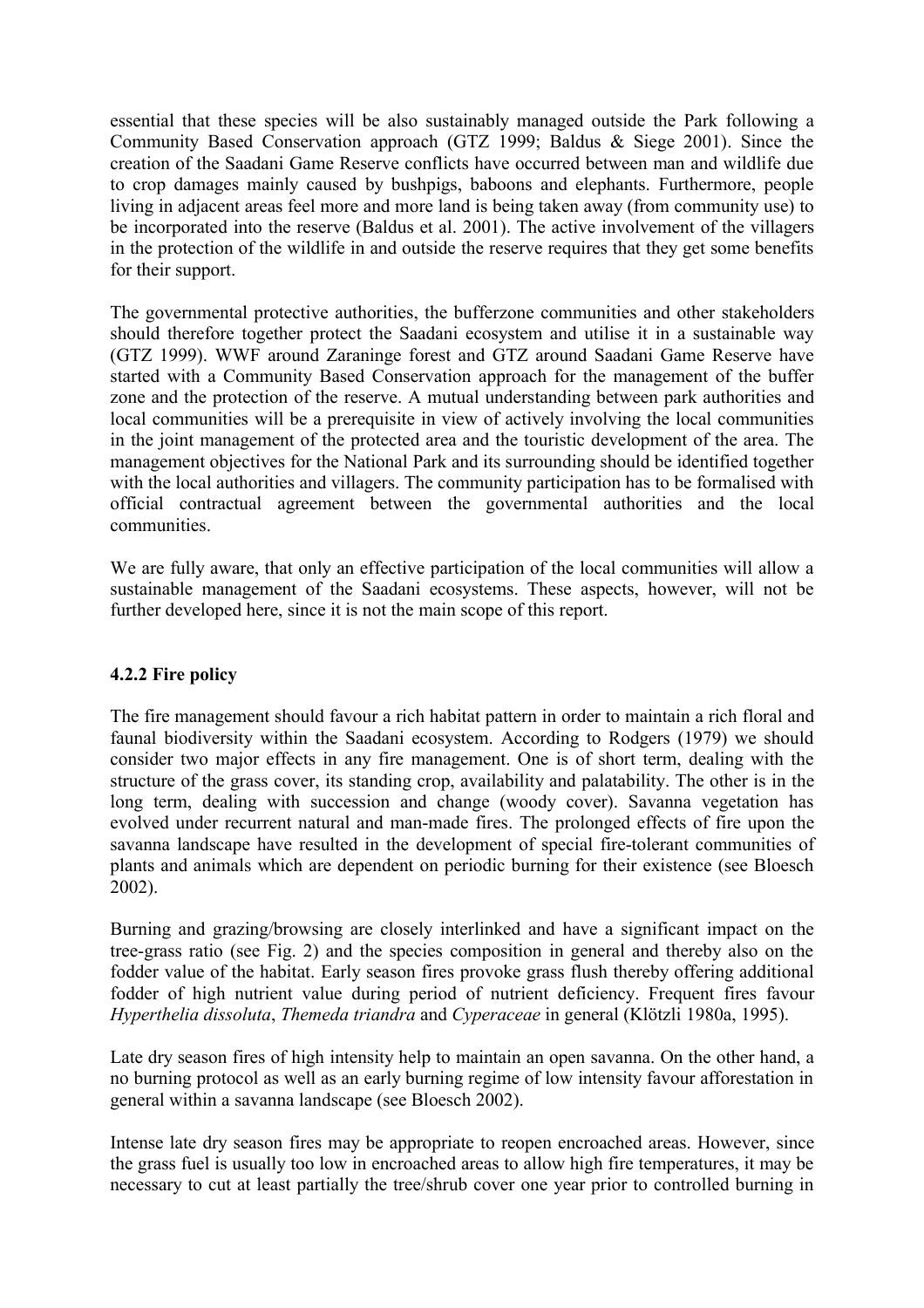order to increase the fuel load. The accumulated dead biomass should then produce high fire intensity close to ground at the end of the dry season, thereby possibly destroying the rootstocks of *Acacia zanzibarica*. However, encroached savannas classified as inferior pasture for grazing mammals may offer an excellent habitat for browsers like giraffes or impalas (during the dry season).

A fire management plan should be elaborated defining for all habitats the specific fire regime, i.e., fire prevention or controlled burning. In the case of controlled burning the season and the frequency of burning (intervals of years) must be defined. The challenge of the fire management plan will be to transform the actually uncontrolled fire regime in the Saadani ecosystem into a prescribed fire regime. The fire management plan should be visualised in a map showing the specific fire regimes for the different habitat types.

#### **4.2.3 Suggestions**

The management strategy for the Park and its surrounding should consider the following specific objectives:

## **Protection:**

Protect the high conservation value of Zaraninge forest and all small forest formations from illegal timber cutting. Designate adequate bufferzones for covering the needs of local communities (fuel, poles and other forest products). Examine the potential for the sustainable extraction of non-timber products from the reserve.

Encroached parts at the boundary of Zaraninge forest should be protected from destructive late dry season fires by fire breaks or by controlled early dry season burning (at the very beginning of the dry season, as soon as the weather conditions and moisture content of the vegetation allow it in order to minimise damage to the woody regeneration).

Ensure the protection of green turtle breeding sites and ensure the guarding of Roosevelt sable antelope.

#### **Conservation and favouring of rich vegetation mosaic:**

Define on a map the fire regime according to the habitat specificity, seasonal fodder availability and fodder quality.

#### **Opening of encroached savannas:**

Use intense late dry season fire attempting to reopen encroached areas in favour of grazers and game watching; restore an important elephant populations; study the reintroduction of the extinct black rhinoceros (*Diceros bicornis*) as an important browser.

#### **Water points:**

Ensure water availability for wildlife during dry periods (maintenance of the water dams within the former Mkwaja Ranch).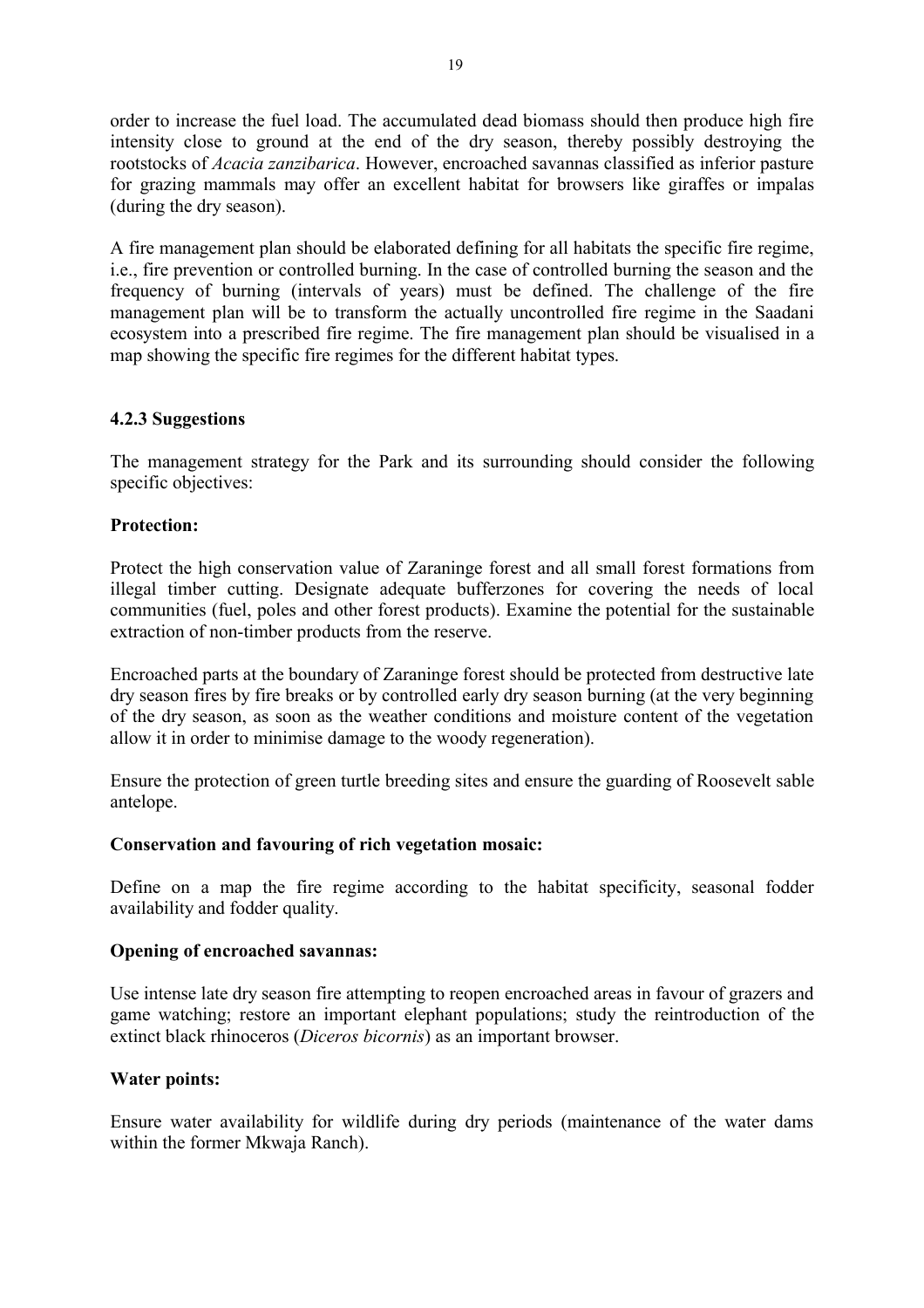These suggestions should be considered in a management plan. The management plan should include a habitat map based on a detailed vegetation map (see 5). The following habitats may be defined (vegetation types in brackets):

- Forest (coastal forest, hilltop forest, gallery forest, riverine forest around water dams)
- Open savannas with interspersed thicket clumps (savanna woodland, tree, shrub and grass savanna) and grassland
- Encroached savannas (tree, shrub and grass savanna)
- Wetland within Zaraninge and other swamps
- Shore (salt flat, coastal fringe forest, herbaceous dune vegetation, mangrove forest)

# **5. Proposed applied research activities**

According to lacks of knowledge we propose the following applied research activities in view of a sustainable management of the future Saadani National Park and its surroundings:

- Inventory of the flora and fauna of the small Mkwaja coastal forest, the small hilltop forests, gallery and riverine forests and additional inventory of Zaraninge coastal forest in order to assess their biodiversity values (consider the Frontier-Tanzania technical reports 16 and 17, see Clarke & Dickinson 1995 and Clarke & Stubblefield 1995); floral and faunal survey of Razaba Ranch;
- Mapping of the main vegetation units in view of supporting a spatial management plan; the elaboration of a detailed vegetation map is part of the actual research programme at Mkwaja (see annex A);
- Long term monitoring of vegetational shifts in areas of different land-use history, especially in encroached areas in view of better understanding the underlying driving forces (using satellite remote sensing, aerial photographs and ground plots along transect); this analysis should include encroached *Acacia zanzibarica* stands in the Saadani Game Reserve considering herbivory (especially the high population of giraffes and of the introduced gnus) and early burning regime (favouring encroachment);
- Assessment of the vegetation dynamics of Zaraninge coastal forest (succession, regeneration...) and its affinities with the small forest formations;
- Long term observation of the impact of different fire regimes on the main vegetation units;
- Elaboration of a fire management plan;
- Assessment of the migration patterns of large mammals (in particular elephants);
- Development of the tsetse population after abandonment of the Mkwaja cattle ranch (the tsetse was almost eradicated due to successful dipping of cattle in a insecticide containing bath (Fox et al. 1993);
- Assessment of the essential forest product for the local communities (including demand and supply pattern for timber, firewood and charcoal) and identify use options in the Park and the bufferzone which will not endanger the sustainable management of the forest formations.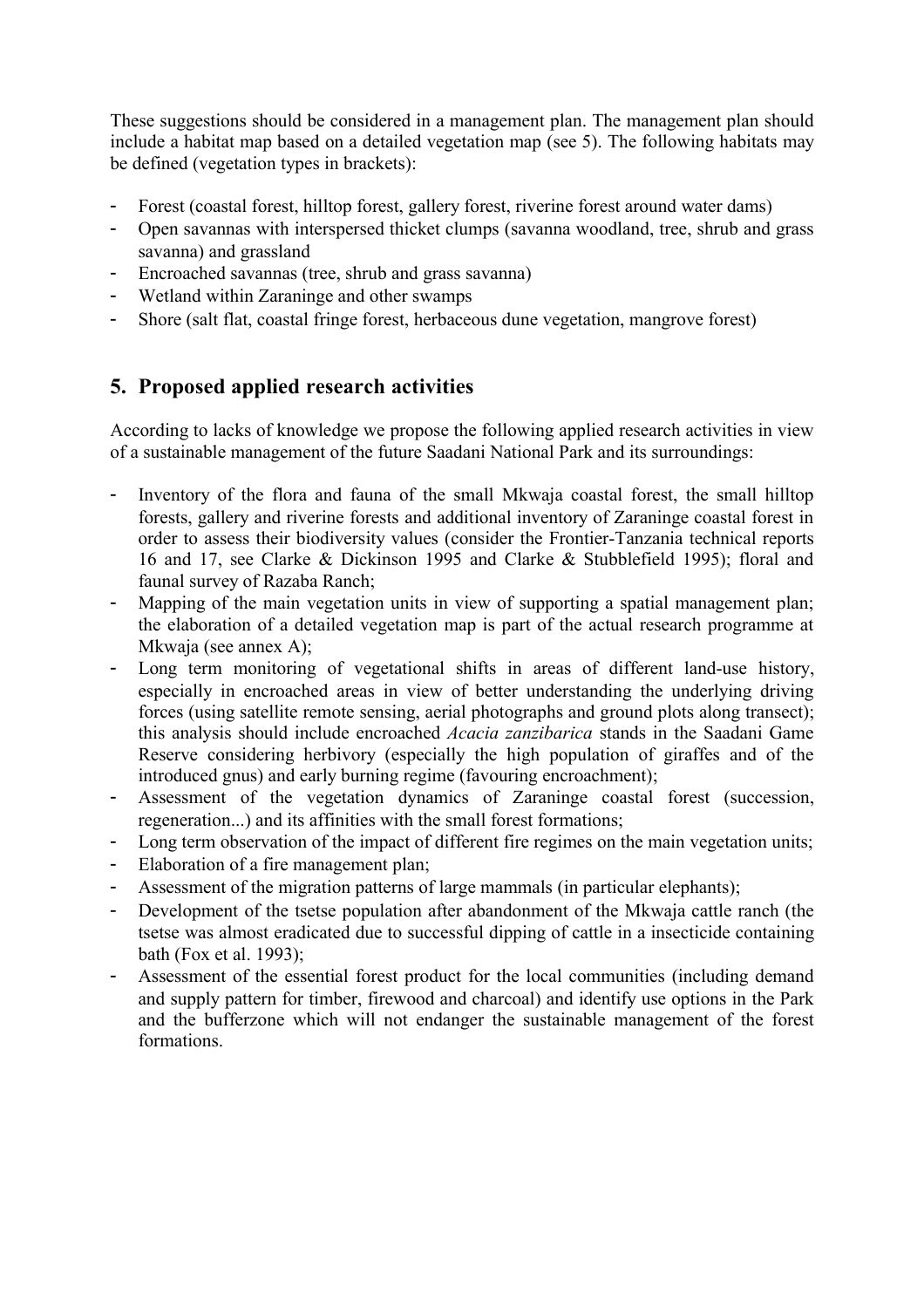#### **6. References**

Baldus, R.D. & Siege, L. (eds.) (2001) *Experiences with community based wildlife conservation in Tanzania*. Tanzania Wildlife Discussion Paper No. 29. Wildlife Division / GTZ. Dar es Salaam, Tanzania.

Baldus, R.D., Roettcher, K. & Broska, D. (2001) *Saadani. An introduction to Tanzania's future 13th National Park*. In: Baldus, R.D. & Siege, L. (eds.) Tanzania Wildlife Discussion Paper No. 30. Wildlife Division / GTZ. Dar es Salaam, Tanzania.

Bloesch, U. (2002) *The dynamics of thicket clumps in the Kagera savanna landscape, East Africa*. Diss N° 14386, Swiss Federal Institute of Technology, Zurich. Shaker, Aachen.

Bourlière, F. & Hadley, M. (1970) The ecology of tropical savannas. *Annu. Rev. Ecol. Syst.*, **1**, 125-152.

Burgess, N.D., Huxham, M.R., Mlingwa, C.O.F., Davies, S.G.F. & Cutts, C.J. (1991) Preliminary assessment of forest birds in Kiono, Pande, Kisiju & Kiwengoma coastal forests, Tanzania. *Scopus*, **14**, 97-106.

Burgess, N.D., Mwasumbi, L.B., Hawthorne, W.J., Dickinson, A. & Doggett, R.A. (1992) Preliminary assessment of the distribution, status and biological importance of coastal forests in Tanzania. *Biological Conservation*, **62**, 205-218.

Burgess, N.D., Dickinson, A. & Payne, N.H. (1993) Tanzanian coastal forests – new information on status and biological importance. *Oryx*, **27**, 169-173.

Burgess, N.D. & Clarke, G.P. (eds.) (2000) *Coastal forests of eastern Africa*. IUCN Forest Conservation Programme. Cambridge University Press, Cambridge.

Burgess, N.D., Clarke, G.P., Madgwick, J., Robertson, S.A. & Dickinson, A. (2000) Distribution and status. In: Burgess, N.D. & Clarke, G.P. (eds.) *Coastal forests of eastern Africa*, pp. 71-81. IUCN Forest Conservation Programme. Cambridge University Press, Cambridge.

Clarke, G.P. (2000) Defining the eastern African Coastal Forests. In: Burgess, N.D. & Clarke, G.P. (eds.) *Coastal forests of eastern Africa*, pp. 9-26. IUCN Forest Conservation Programme. Cambridge University Press, Cambridge.

Clarke, G.P. & Dickinson, A. (1995) *Status reports for 11 coastal forests in Coast Region, Tanzania.* Frontier-Tanzania Technical Report No. 17. The Society for Environmental Exploration / The University of Dar es Salaam, London and Dar es Salaam.

Clarke, G.P. & Stubblefield, L.K. (1995) *Status reports for 7 coastal forests in Tanga Region, Tanzania.* Frontier-Tanzania Technical Report No. 16. The Society for Environmental Exploration / The University of Dar es Salaam, London and Dar es Salaam.

Clarke, G.P. & Burgess, N.D. (2000) Geology and geomorphology. In: Burgess, N.D. & Clarke, G.P. (eds.) *Coastal forests of eastern Africa*, pp. 29-39. IUCN Forest Conservation Programme. Cambridge University Press, Cambridge.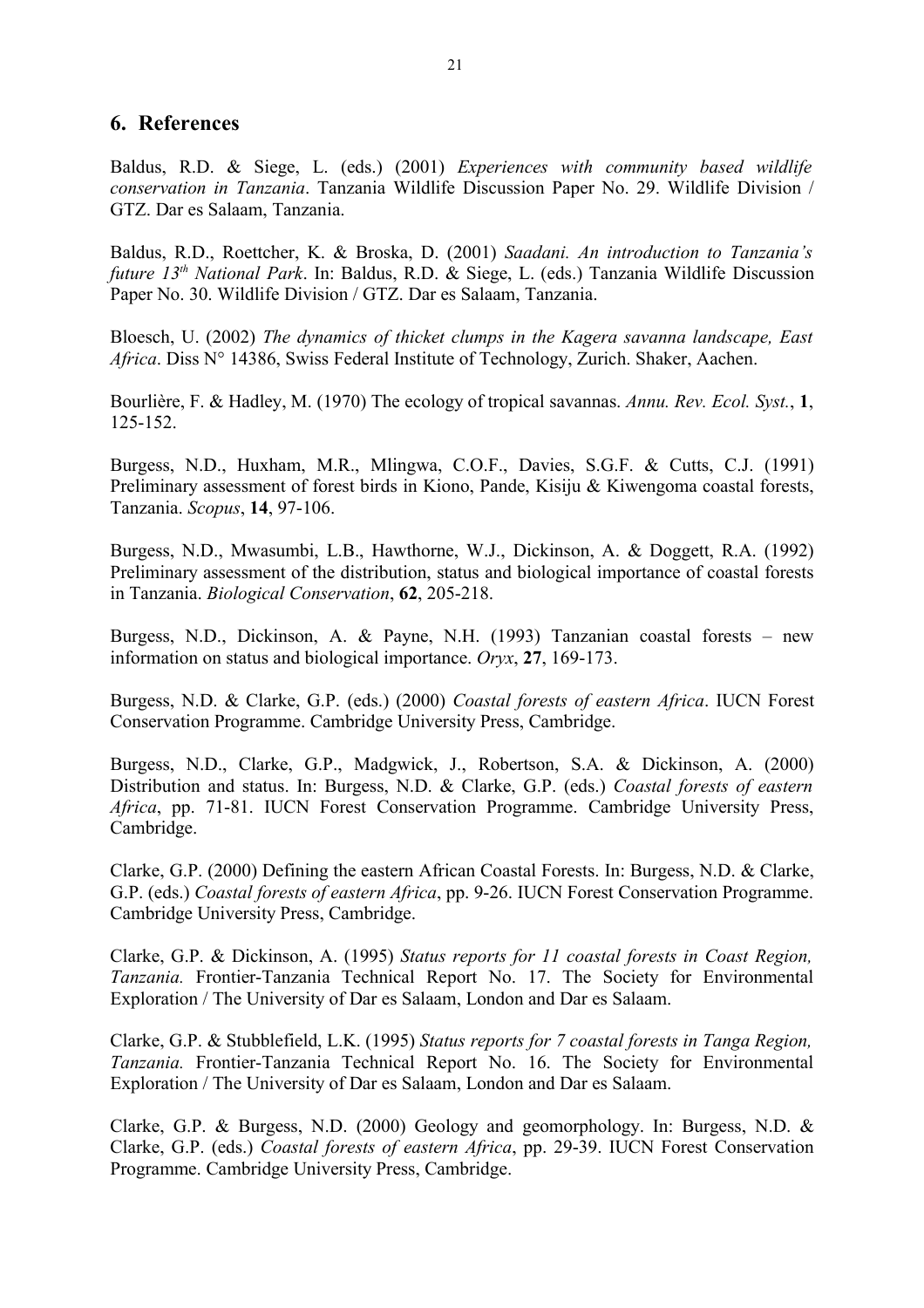Clarke, G.P. & Robertson, S.A. (2000) Vegetation communities. In: Burgess, N.D. & Clarke, G.P. (eds.) *Coastal forests of eastern Africa*, pp. 83-102. IUCN Forest Conservation Programme. Cambridge University Press, Cambridge.

Ernst, W. (1971) Zur Öekologie der Miombo-Wälder. *Flora*, **160**, 317-331.

Fox, R.G.R., Mmbando, S.O., Fox, M.S. & Wilson, A. (1993) Effect on herd health and productivity of controlling tsetse and trypanosomosis by applying deltamethrin to cattle. *Trop. Anim. Hlth Prod.*, **25**, 203-214.

Greenway, P.J. (1943) *Second draft report on vegetation classification.* East African Pasture Research Conference. Nairobi.

Griffiths, C.J. (1993) The geological evolution of East Africa. In: Lovett, J.C. & Wasser, S.K. (eds.) *Biogeography and ecology of the rain forests of eastern Africa*, pp. 9-21. Cambridge University Press, Cambridge.

Graedel, I.C. (1998) *Weather conditions and susceptibility to disease of Mkwaja Boran on the Mkwaja Ranch (Tanzania)*. MSc thesis. Swiss Federal Institute of Technology, Zurich.

GTZ (1999) Saadani Conservation and Development Programme (SCDP). Dar es Salaam, Tanzania.

Hawthorne, W.J. (1984) Ecological and biogeographical patterns in the Coastal Forests of East Africa. PhD thesis, University of Oxford.

Hawthorne, W.J. (1993) East African coastal forest botany. In: Lovett, J.C. & Wasser, S.K. (eds.) *Biogeography and ecology of the rain forests of eastern Africa*, pp. 57-99. Cambridge University Press, Cambridge.

Johansson, S.G. & Kaarakka, V.J. (1992) Regeneration of cleared *Acacia zanzibarica* bushland in Kenya. *Journal of Vegetation Sciences*, **3**, 401-406.

Klötzli, F. (1980a) Range management in the Tanzanian coastal savannah. Preliminary report. In: *Act. IV Symp. Int. Ecol. Trop., 7.-11.3.1977*, pp. 854-874. Panama.

Klötzli, F. (1980b) Analysis of species oscillations in tropical grasslands in Tanzania due to management and weather conditions. *Phytocoenologia*, **8(1)**, 13-33.

Klötzli, F. (1995) Veränderungen in Küstensavannen Tansanias. Ein Vergleich der Zustände 1975, 1979 & 1992. *Verhandlungen der Gesellschaft für Ökologie*, **24**, 55-65.

Klötzli, F. (2000) Savannen – in globaler Betrachtung. *Ber. d. Reinh.-Tüxen-Ges.*, **12**, 31-63.

Klötzli, F. & Bloesch, U. (2003) Correlations between specific patterns of savanna trees and grasses within a coastal savanna landscape in Tanzania (in preparation).

Knapp, R. (1973) Die Vegetation von Afrika. In: Walter, H. (ed.) *Vegetationsmonographien der einzelnen Grossräume, Band 3*. Fischer, Stuttgart.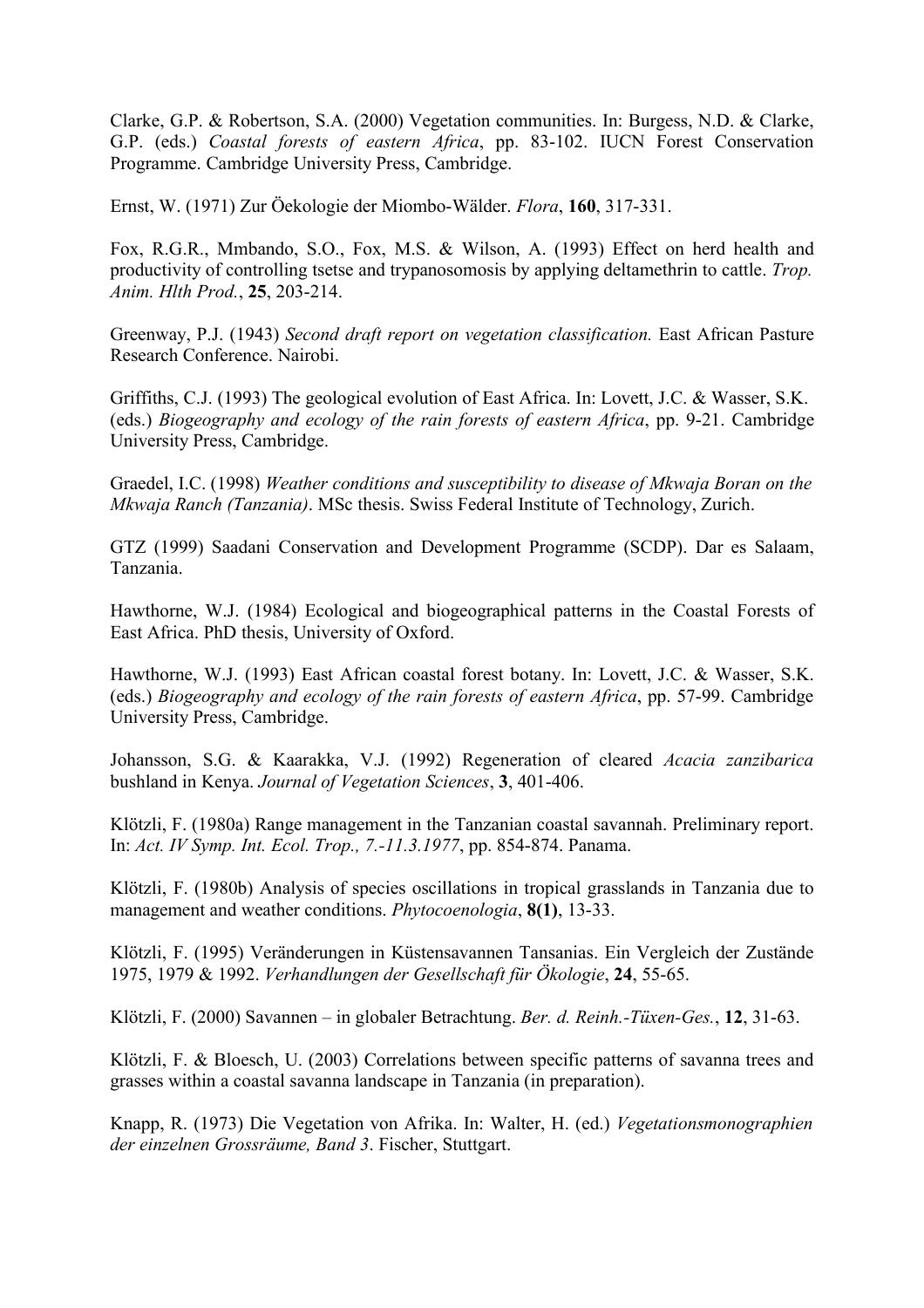Köppen, W. (1931) *Grundriss der Klimakunde*. Berlin.

Kozak, A.J. (1983) *Der Nährwert einer tropischen Naturweide in Tansania*. Diss N° 7270, ETH, Zürich.

Lind, E.M. & Morrison, M.E.S. (1974) *East Africa vegetation*. Longman, London.

Lovett, J.C. & Wasser, S.K. (eds.) (1993) *Biogeography and ecology of the rain forests of eastern Africa*. Cambridge University Press, Cambridge.

Lowe, A.J. & Clarke, G.P. (2000) Vegetation structure. In: Burgess, N.D. & Clarke, G.P. (eds.) *Coastal forests of eastern Africa*, pp. 103-113. IUCN Forest Conservation Programme. Cambridge University Press, Cambridge.

Milewski, A.V. (1993) *The Saadani ecosystem: A preliminary ecological study and project proposal*. Unpublished report.

Mwasumbi, L.B., Burgess, N.D. & Clarke, G.P. (1994) Vegetation of Pande and Kiono Coastal forests, Tanzania. *Vegetatio*, **113**, 71-81.

Pratt, D.J., Greenway, P.J. & Gwynne, M.D. (1966) A classification of East African rangeland, with an appendix on terminology. *Journal of Applied Ecology*, **3**, 369-382.

Rodgers, W.A. (1979) The implications of woodland burning for wildlife management. In: Ajayi, S.S. & Halstead, L.B. (eds.) *Wildlife management in savannah woodland*, pp. 151-159. Taylor & Francis, London.

Scholes, R.J. & Walker, B.H. (1993) *An African Savanna. Synthesis of the Nylsvley study*. University Press, Cambridge.

Scientific Council for Africa South of the Sahara (1956) *C.S.A. Specialist meeting on phytogeography: Yangambi 28 July – 8 August 1956.* C.C.T.A./C.S.A. (Publ. No. 22).

Sheil, D. (1992) Tanzanian coastal forests – unique, threatened, and overlooked. *Oryx*, **26**, 107-114.

Tobler, M. (2001) *The impact of cattle ranching on the large scale vegetation structure of a coastal savanna in Tanzania*. MSc thesis. Swiss Federal Institute of Technology, Zurich.

Walter, H. & Lieth, H. (1960) *Klimadiagramm-Weltatlas*. Jena.

Wasser, S.K. & Lovett, J.C. (1993) Introduction to the biogeography and ecology of the rain forests of eastern Africa. In: Lovett, J.C. & Wasser, S.K. (eds.) *Biogeography and ecology of the rain forests of eastern Africa*, pp. 3-7. Cambridge University Press, Cambridge.

White, F. (1983) *The vegetation of Africa. A descriptive memoir to accompany the UNESCO/AETFAT/UNSO vegetation map of Africa. Natural Resources Research XX*. Unesco Paris.

WWF (2000) Executive summary for Zaraninge Forest Reserve. Dar es Salaam.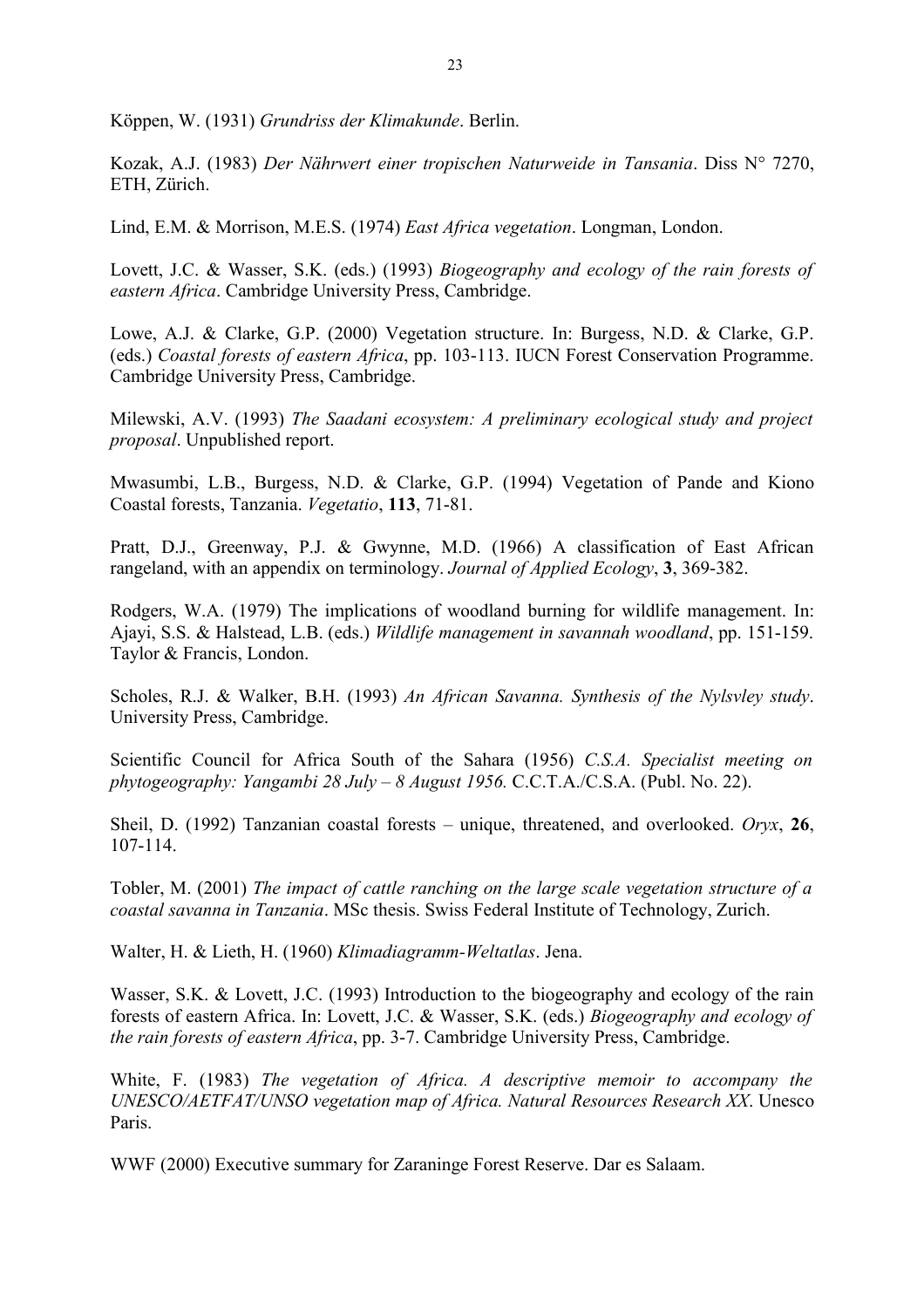# **ANNEX A:**

# **Brief history of the applied research programme at Mkwaja**

A long term applied research programme had been carried out in order to support an optimal pasture management at Mkwaja. Field work had been carried out from 1974 – 1980 and 1992 – 1997. From 1999 onwards the Geobotanical Institute of the Swiss Federal Institute of Technology from Zurich (ETH) continued the research work in the area of the former cattle ranch (Mkwaja South has been incorporated in the Saadani Game Reserve in 1996; cattle ranching at Mkwaja North completely stopped in 2000 and this area will also be part of the future Saadani National Park).

The following main research activities have been carried out:

**Bush encroachment:** On Mkwaja Ranch, three different types of bush encroachment prevail:

- 1) Encroachment of *Acacia zanzibarica* (coastal whistling thorn).
- 2) Encroachment of *Hyphaene compressa* (doum palm).
- 3) Encroachment of *Dichrostachys cinerea, Harrisonia abyssinica, Acacia sieberana, A. mellifera* and *A. nilotica*.

Four means against bush encroachment can be distinguished and have been tested in trials (Klötzli 1980b):

- 1) Mechanical means (use of brushcutters; girdling of trees)
- 2) Chemical means (use of arboricides or waste mineral oil)
- 3) Biological means (use of browsers such as goats)
- 4) Fire

Brushcutters have been used in heavily encroached areas in order to reopen the dense stands (see Klötzli 1980a, 1980b). The effect, however, was only temporarily, since resprouting of *Acacia zanzibarica* mainly by coppice shoots was very vigorous leading to even more dense stands than prior to the cutting. Also *Hyphaene compressa* formed dense stands as a response to brush cutting. Furthermore, the brushcutter weakened the grass sward, especially if the treatment was followed by unusual drought.

The use of arboricides and mineral oil against the encroachment of doum palms showed positive results but their application was very labour intensive and costly. Furthermore, the product applied is hardly degradable, remaining in the ecosystem for a long time.

Encroached areas offer good fodder for goats and the first results indicated that goats may be an appropriate mean against encroachment although the trial was too short for getting final conclusion. The trial had to be given up due to many thefts and diseases of this browser. It is also important to note that goats are an important vector for trypanosomes.

The fire trials showed that frequent fires favour *Hyperthelia dissoluta*, *Themeda triandra* and *Cyperaceae* in general (Klötzli 1980a, 1995) and that *Acacia zanzibarica* and *Hyphaene compressa* are highly resistant against fire (Klötzli 1980b).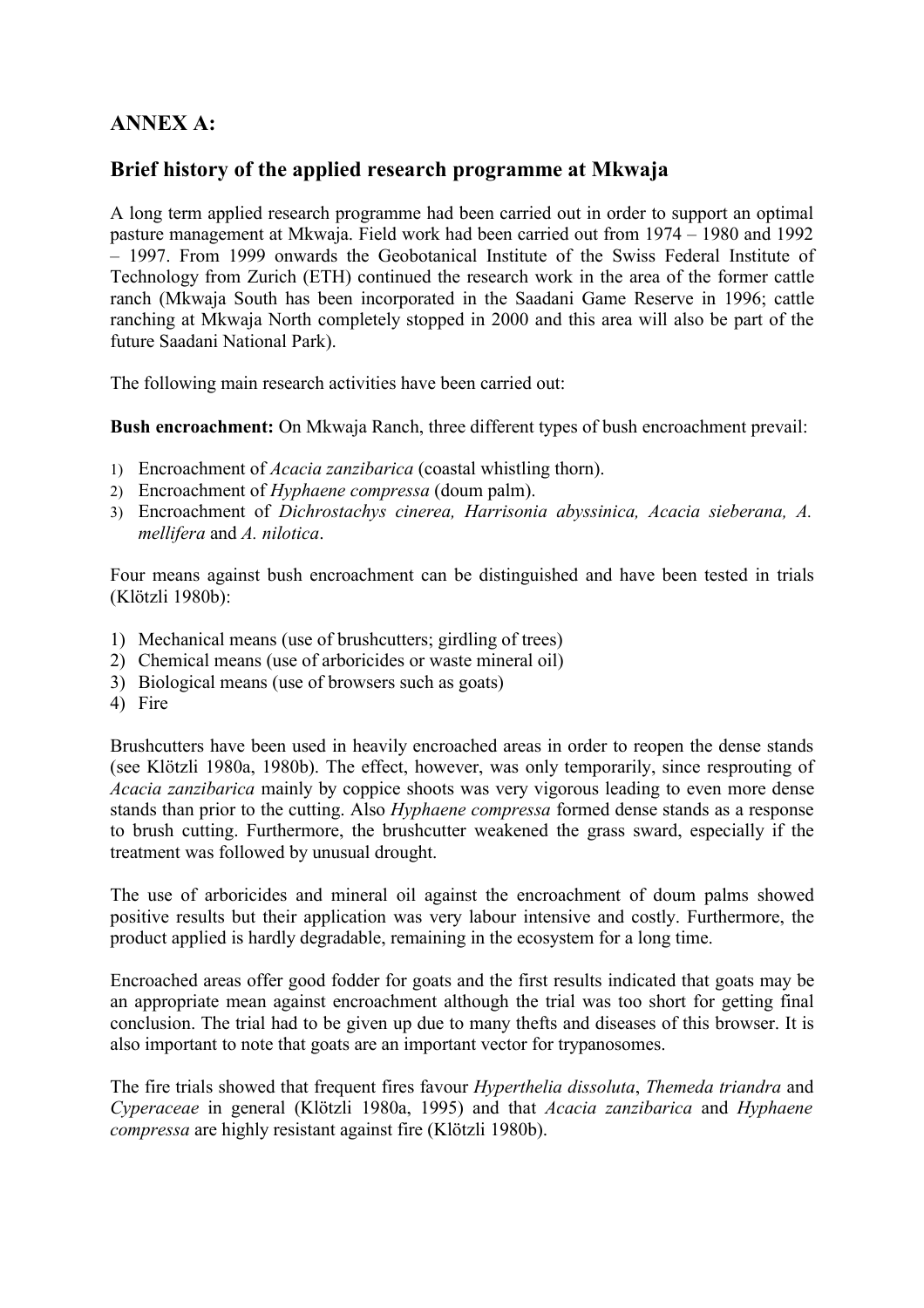Currently, the temporal development of the bush encroachment by *Acacia zanzibarica* is assessed considering in particular the role of cattle in the regeneration capacity of this invasive species (Cochard, ongoing PhD thesis).

**Rotational grazing:** The effects of rotational grazing with cattle, respectively cattle and goats have been assessed in enclosures (Klötzli 1980a, 1980b). Rotational grazing turned out to be promising if the whole lay-out is flexible according to weather conditions what allows to reduce overgrazing and thereby degradation of the rangeland.

**Nutritive value of pasture:** The nutritive value of fodder from different types of pasture was investigated in digestion trials with goats and sheep (Klötzli 1980a; Kozak 1983). Furthermore, the effects of controlled burning, respectively mulching on the pasture quality was assessed (Klötzli 1980a).

**Definition of pasture types and mapping:** Five major pasture types have been defined including the determination of fodder values and soil properties (Klötzli 1980b; Kozak 1983). A mapping key has been defined for the elaboration of a vegetation map for the special investigation area of Kalikwenda at Mkwaja North (Klötzli 1995) and for the area along the main roads.

**Species oscillation:** Species oscillations in the grass and herb layer have been assessed in permanent plots since 1974 (Klötzli 1980b, 1995; Klötzli & Bloesch 2003).

**Cattle disease:** The impact of weather conditions on the susceptibility to disease of Mkwaja Boran (Zebu race) was assessed over time using detailed ranch reports (Graedel 1998).

**Development of large scale vegetation structure:** Comparison of the vegetation on Mkwaja with Saadani Game Reserve, using satellite remote sensing, showed that Mkwaja has a up to three times higher encroachment ratio than the Saadani Game Reserve (Tobler 2001). Bush encroachment at Mkwaja also showed a clear pattern in relation to the paddocks where cattle were kept at night. This indicates that the cattle ranching led to a strong increase in tree/shrub cover compared to the game reserve where native herbivores are present. The cloud cover of the used Landsat TM satellite image, allowed to elaborate a rough vegetation map for Mkwaja North and partially for Mkwaja South, while the area of Saadani Game Reserve and the proposed Zaraninge Forest Reserve was mostly too cloudy (Tobler 2001).

Currently, the change of the woody cover (bush encroachment) at Mkwaja and Saadani Game Reserve is further assessed, using aerial photographs from 1954, 1976 and 1981 and satellite images from 1991 and 1998 (Cochard, ongoing PhD thesis). This analysis should also allow to refine the vegetation map established by Tobler.

**Impact of vegetation structure on animal population:** Currently the impact of vegetation structure on warthogs (Treydte, ongoing PhD thesis) and on grasshoppers (Bohr, ongoing MSc thesis) is assessed.